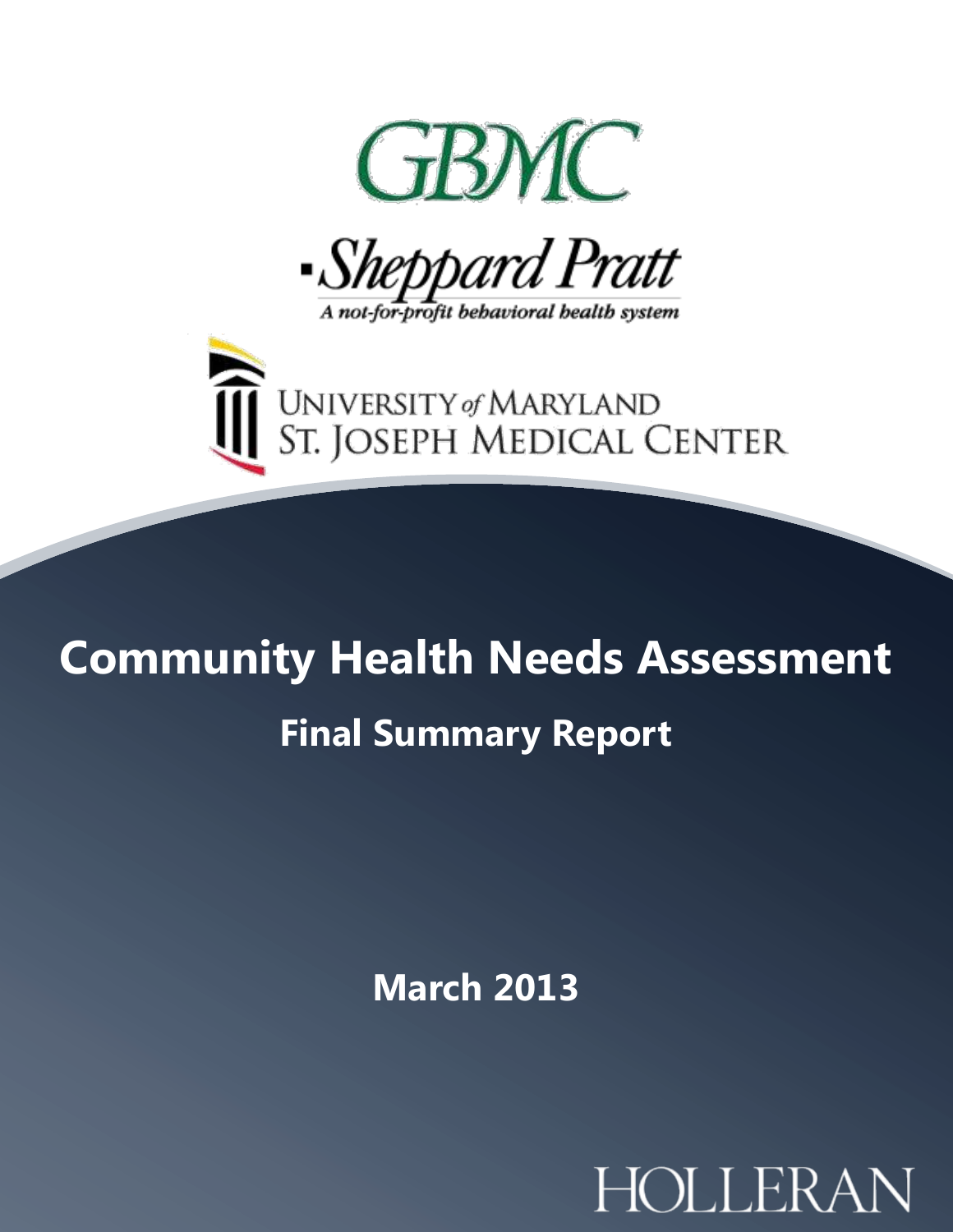## **COMMUNITY HEALTH NEEDS ASSESSMENT**

## **FINAL SUMMARY REPORT**

## **Table of Contents**

| II. COMMUNITY HEALTH NEEDS ASSESSMENT OVERVIEW 3  |  |
|---------------------------------------------------|--|
|                                                   |  |
|                                                   |  |
|                                                   |  |
|                                                   |  |
|                                                   |  |
|                                                   |  |
| FINAL THOUGHTS ……………………………………………………………………………………14 |  |
|                                                   |  |
|                                                   |  |
|                                                   |  |
|                                                   |  |
| V. OVERALL ASSESSMENT FINDINGS & CONCLUSIONS 29   |  |

**APPENDIX A: SECONDARY DATA PROFILE REFERENCES APPENDIX B: KEY INFORMANT STUDY QUESTIONNAIRE APPENDIX C: KEY INFORMANT STUDY PARTICIPANT LIST**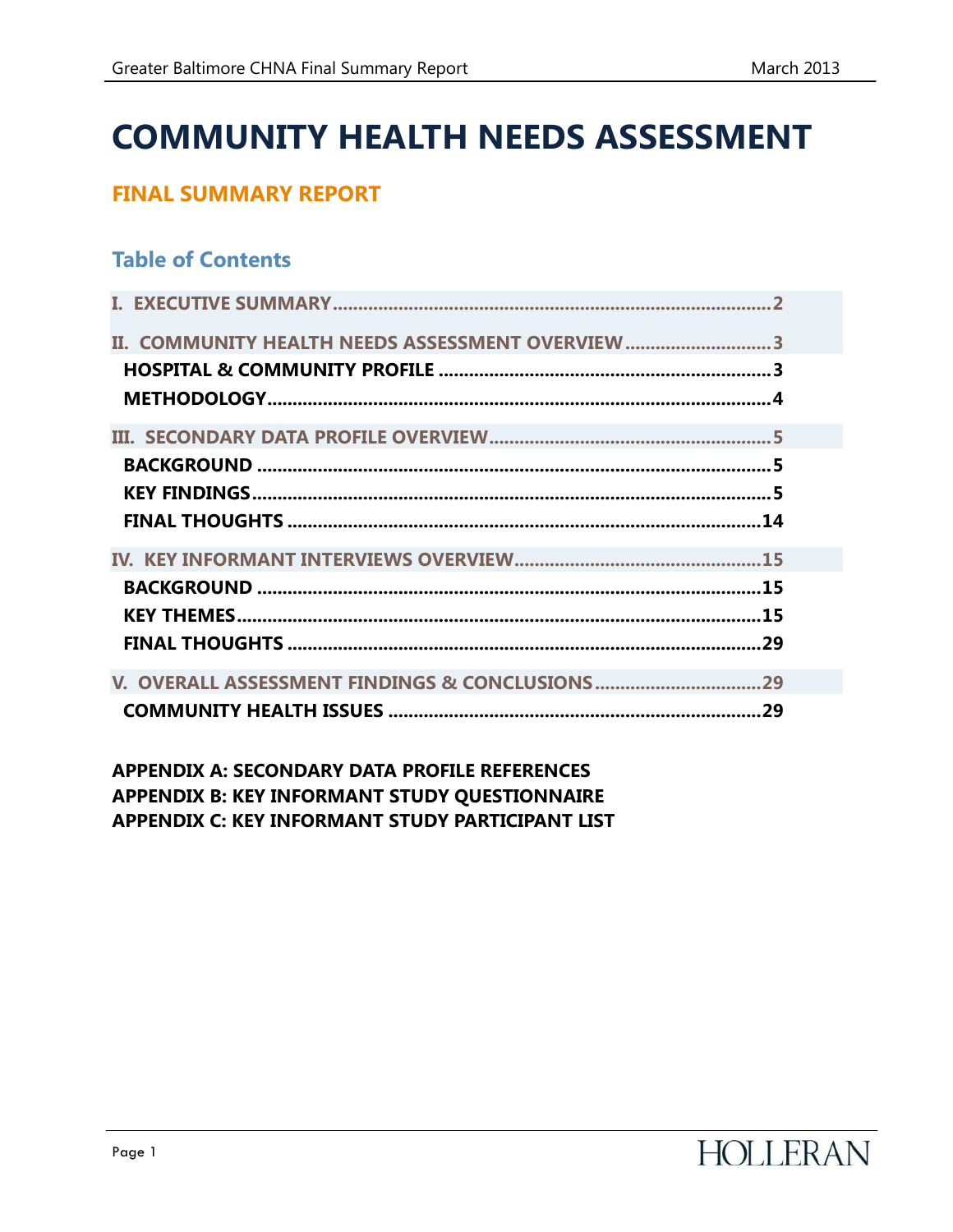## **COMMUNITY HEALTH NEEDS ASSESSMENT**

## **FINAL SUMMARY REPORT**

## <span id="page-2-0"></span>**I. EXECUTIVE SUMMARY**

Beginning in 2012, Greater Baltimore Medical Center (GBMC), Sheppard Pratt Health System (SPHS), and University of Maryland St. Joseph Medical Center (UM-SJMC) partnered to conduct a comprehensive Community Health Needs Assessment (CHNA) to evaluate the health needs of individuals living in the hospital service area within Greater Baltimore. The purpose of the assessment was to gather information about local health needs and health behaviors. The assessment examined a variety of indicators including risky health behaviors (alcohol use, tobacco use) and chronic health conditions (diabetes, heart disease).

The completion of the CHNA enabled the hospitals and their partners to take an in-depth look at their greater community. The findings from the assessment were utilized by the hospitals to prioritize public health issues and develop a community health implementation plan focused on meeting community needs. GBMC, SPHS, and UM-SJMC are committed to the people they serve and the communities they live in. Healthy communities lead to lower health care costs, robust community partnerships, and an overall enhanced quality of life. This CHNA Final Summary Report serves as a compilation of the overall findings of each research component.

#### **Research Components**

- $\triangleright$  Secondary Statistical Data Profile of Greater Baltimore Community
- $\triangleright$  Key Informant Interviews with 18 community stakeholders

#### **Key Community Health Issues**

- $\triangleright$  Access to Health Care
- ▶ Overweight/Obesity
- $\triangleright$  Mental Health
- $\triangleright$  Chronic Health Conditions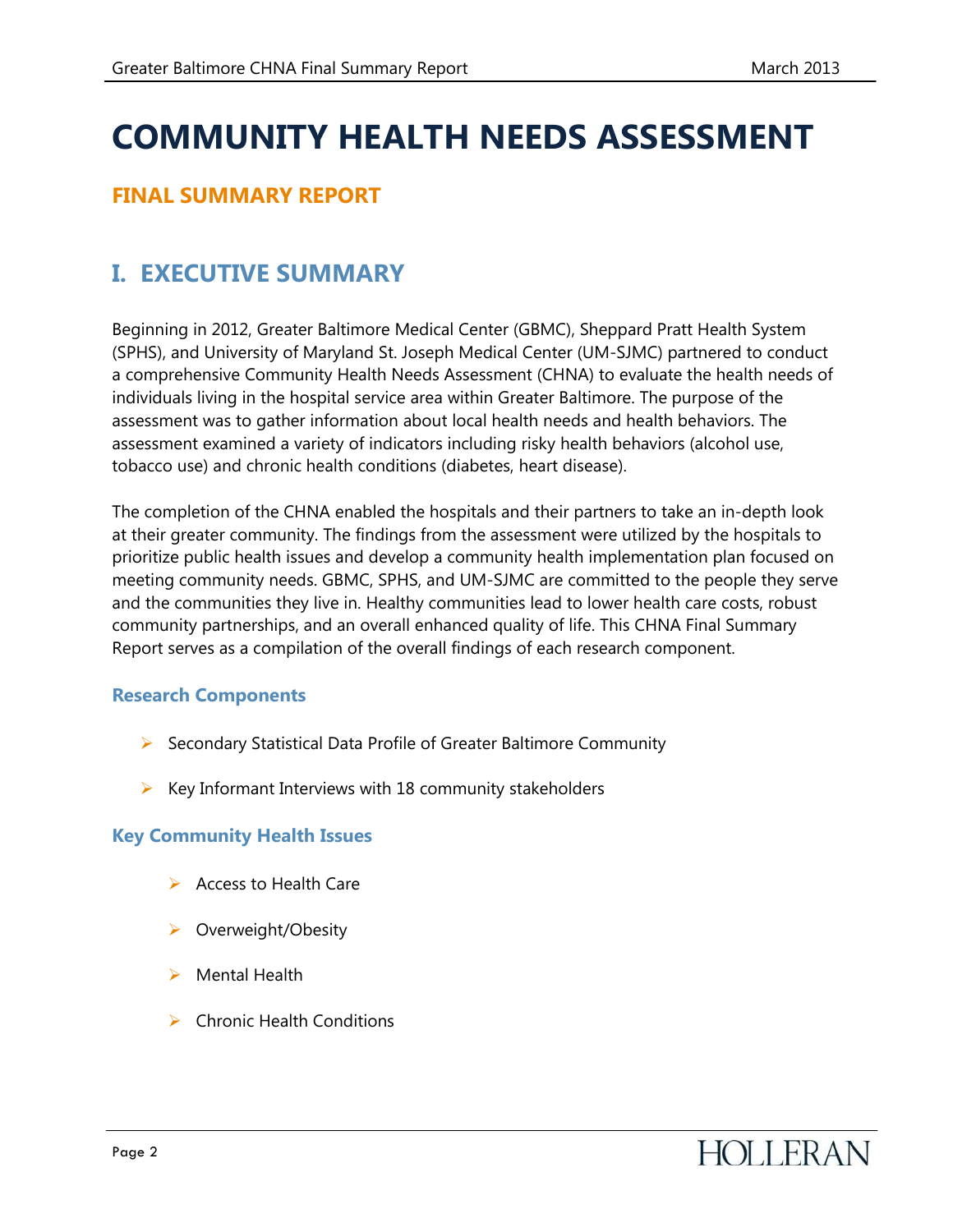## <span id="page-3-1"></span><span id="page-3-0"></span>**II. COMMUNITY HEALTH NEEDS ASSESSMENT OVERVIEW HOSPITAL & COMMUNITY PROFILE**

#### **Hospital Profiles**

#### **Greater Baltimore Medical Center**

Greater Baltimore Medical Center is a not-for-profit health care facility located in Towson, Maryland. The 281-bed medical center provides acute and sub-acute care in the Greater Baltimore area and handles more than 26,700 inpatient cases and approximately 60,000 emergency room visits annually. In addition to its Towson campus, GBMC offers care in satellite facilities throughout the community including Hunt Manor, Hunt Valley, Owings Mills, Pikesville, Mays Chapel, Perry Hall and Bel Air. GBMC also operates Greater Baltimore Medical Associates (GBMA), a group of more than 40 physician practices.

#### **Sheppard Pratt Health System**

Sheppard Pratt Health System is a private, non-profit behavioral health organization that provides a range of services to meet the needs of children, adolescents, adults and older adults. Headquartered in Towson, Maryland, Sheppard Pratt Health System serves more than 53,000 individuals annually and provides nearly one million units of mental health services including hospitalization, residential treatment, respite care, special education, psychiatric rehabilitation, general hospital services, and outpatient programming.

#### **University of Maryland St. Joseph Medical Center**

University of Maryland St. Joseph Medical Center is a 263-bed, acute care, non-profit regional medical center located in Towson, Maryland. St. Joseph is part of the University of Maryland Medical System, a multi-hospital system with academic, community and specialty services throughout the state of Maryland. St. Joseph Medical Group, a network of physicians affiliated with University of Maryland St. Joseph Medical Center provides primary and specialty care throughout the Greater Baltimore region.

#### **Community Profile**

The hospitals defined their current service area based on an analysis of the geographic area where individuals utilizing the partner hospitals' health services reside. The primary service area is considered to be the Greater Baltimore community within Baltimore County, Maryland including the following towns: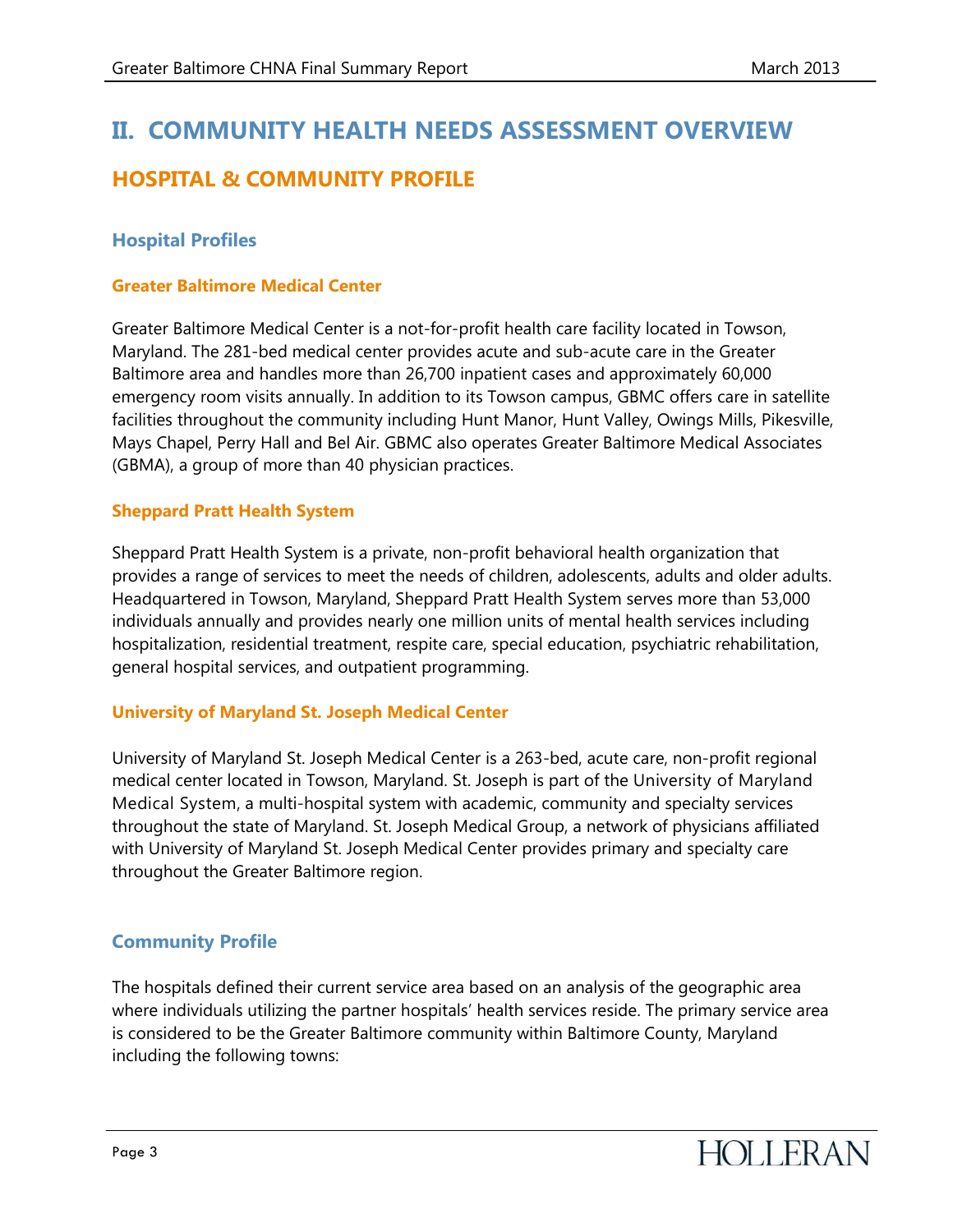| <b>Zip Code</b> | <b>County</b>                   | <b>Towns</b>          |
|-----------------|---------------------------------|-----------------------|
| 21030           | <b>Baltimore</b>                | Cockeysville          |
| 21093           | <b>Baltimore</b>                | Lutherville, Timonium |
| 21204           | <b>Baltimore</b>                | Pikesville, Towson    |
| 21207           | Baltimore                       | Pikesville            |
| 21286           | <b>Baltimore</b>                | Towson                |
| 21117           | <b>Baltimore</b>                | <b>Owings Mills</b>   |
| 21222           | <b>Baltimore/Baltimore City</b> | <b>Dundalk</b>        |
| 21234           | <b>Baltimore/Baltimore City</b> | Parkville             |
| 21236           | <b>Baltimore/Baltimore City</b> | Nottingham            |

#### <span id="page-4-0"></span>**METHODOLOGY**

The CHNA was comprised of both quantitative and qualitative research components. A brief synopsis of the research components is included below with further details provided throughout the document:

- $\triangleright$  Quantitative Data:
	- **Secondary Statistical Data Profile** depicting population and household statistics, education and economic measures, morbidity and mortality rates, incidence rates, and other health statistics for Greater Baltimore was compiled.
- $\triangleright$  Qualitative Data:
	- **Key Informant Interviews** were conducted with key community leaders. In total, 18 people participated, representing a variety of sectors including public health and medical services, non-profit and social organizations, and children and youth agencies.

GBMC, SPHS, and UM-SJMC contracted with Holleran, an independent research and consulting firm located in Lancaster, Pennsylvania, to conduct research in support of the CHNA. Holleran has over 20 years of experience in conducting public health research and community health assessments. The firm provided the following assistance:

- 1) Collected and interpreted Secondary Data
- 2) Conducted, analyzed, and interpreted data from Key Informant Interviews

Community engagement and feedback were an integral part of the CHNA process. The Greater Baltimore hospitals sought community input through Key Informant interviews with community stakeholders and inclusion of community partners in the prioritization and implementation planning process. Public health and health care professionals shared knowledge and expertise about health issues, and leaders and representatives of non-profit and community-based organizations provided insight on the community served by the hospitals including medically underserved, low income, and minority populations.

Following the completion of the CHNA research, GBMC, SPHS, and UM-SJMC prioritized community health issues and developed implementation plans to address prioritized community needs.

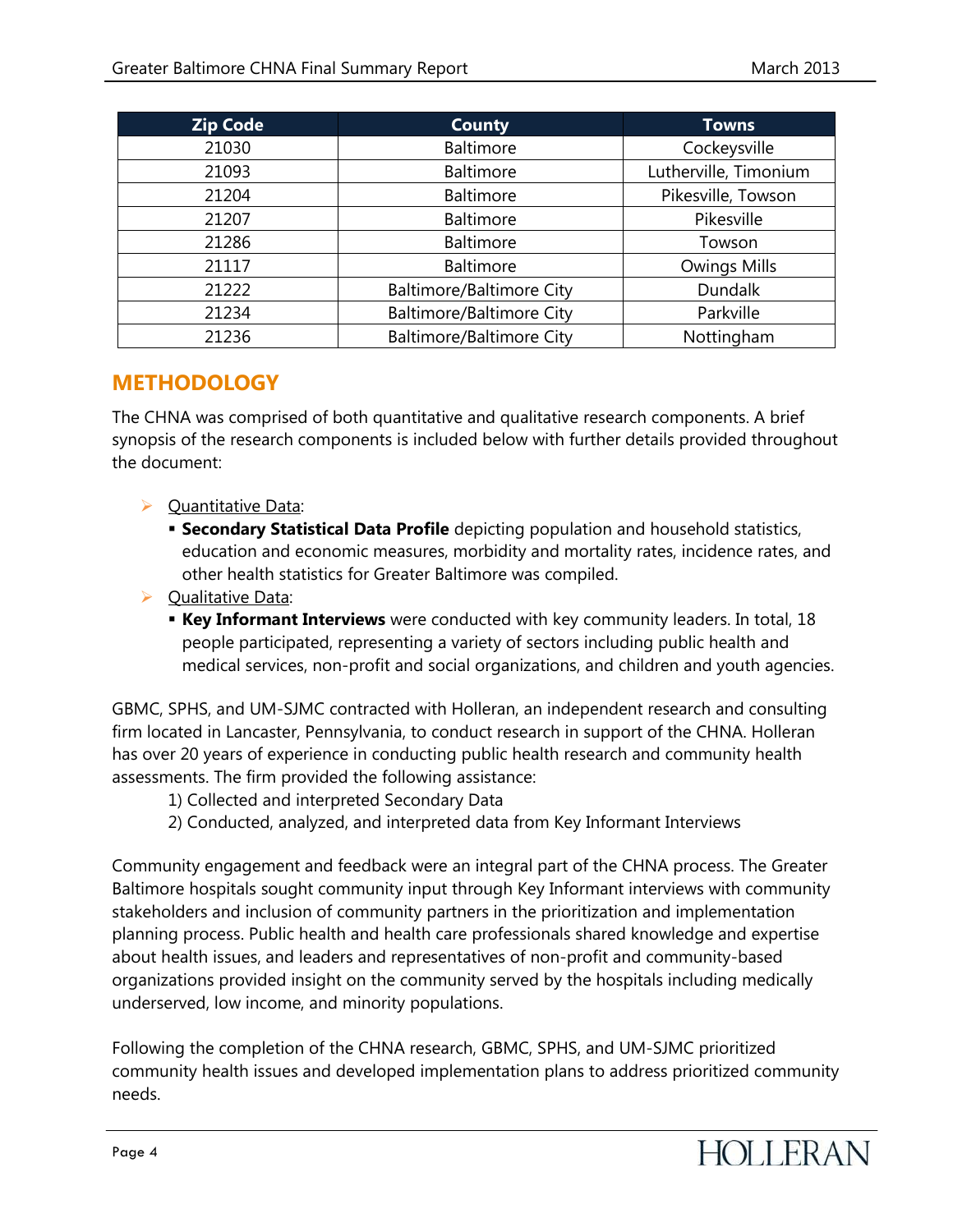## <span id="page-5-0"></span>**III. SECONDARY DATA PROFILE OVERVIEW**

## <span id="page-5-1"></span>**BACKGROUND**

One of the initial undertakings of the CHNA was to create a "Secondary Data Profile." Data that is obtained from existing resources is considered "secondary." Demographic and health indicator statistics were gathered and integrated into a report to portray the current health status of the Greater Baltimore service area.



Quantitative data was collected from reputable sources including the U.S. Census Bureau, Centers for Disease Control and Prevention, National Cancer Institute, and Maryland Department of Health & Mental Hygiene. Data sources are listed throughout the report and a full reference list is included in Appendix A. The most recent data available was used wherever possible. When available, state and national comparisons were also provided as benchmarks.

The profile details data covering the following areas:

- $\triangleright$  Demographic Statistics
- ▶ Mortality Statistics
- $\triangleright$  Birth & Maternal Health Statistics
- $\triangleright$  Chronic Disease Statistics
- $\triangleright$  Health Behavior Statistics

This section serves as a summary of the key takeaways from the secondary data profile. A full report of all of the statistics is available through GBMC, SPHS, and UM-SJMC.

## <span id="page-5-2"></span>**KEY FINDINGS**

#### **Demographic Statistics**

According to U.S. Census Bureau (2010) estimates, the total population in the Greater Baltimore community is 298,273. The population increased 7.3% between 2000 and 2010.

|                                  | <b>U.S.</b> |      | <b>Maryland</b> |      | <b>GB Service Area</b> |      |
|----------------------------------|-------------|------|-----------------|------|------------------------|------|
| Population                       | 308,745,538 |      | 5,773,552       |      | 298,273                |      |
| Population<br>Change (00' - 10') | 9.7%        |      | 9.0%            |      | 7.3%                   |      |
| Gender                           | N           | %    | N               | %    | N                      | %    |
| Male                             | 151,781,326 | 49.2 | 2,791,762       | 48.4 | 139,822                | 46.9 |
| Female                           | 156,964,212 | 50.8 | 2,981,790       | 51.6 | 158,451                | 53.1 |

#### Table 1. Overall Population (2010)

Source: U.S. Census Bureau, 2010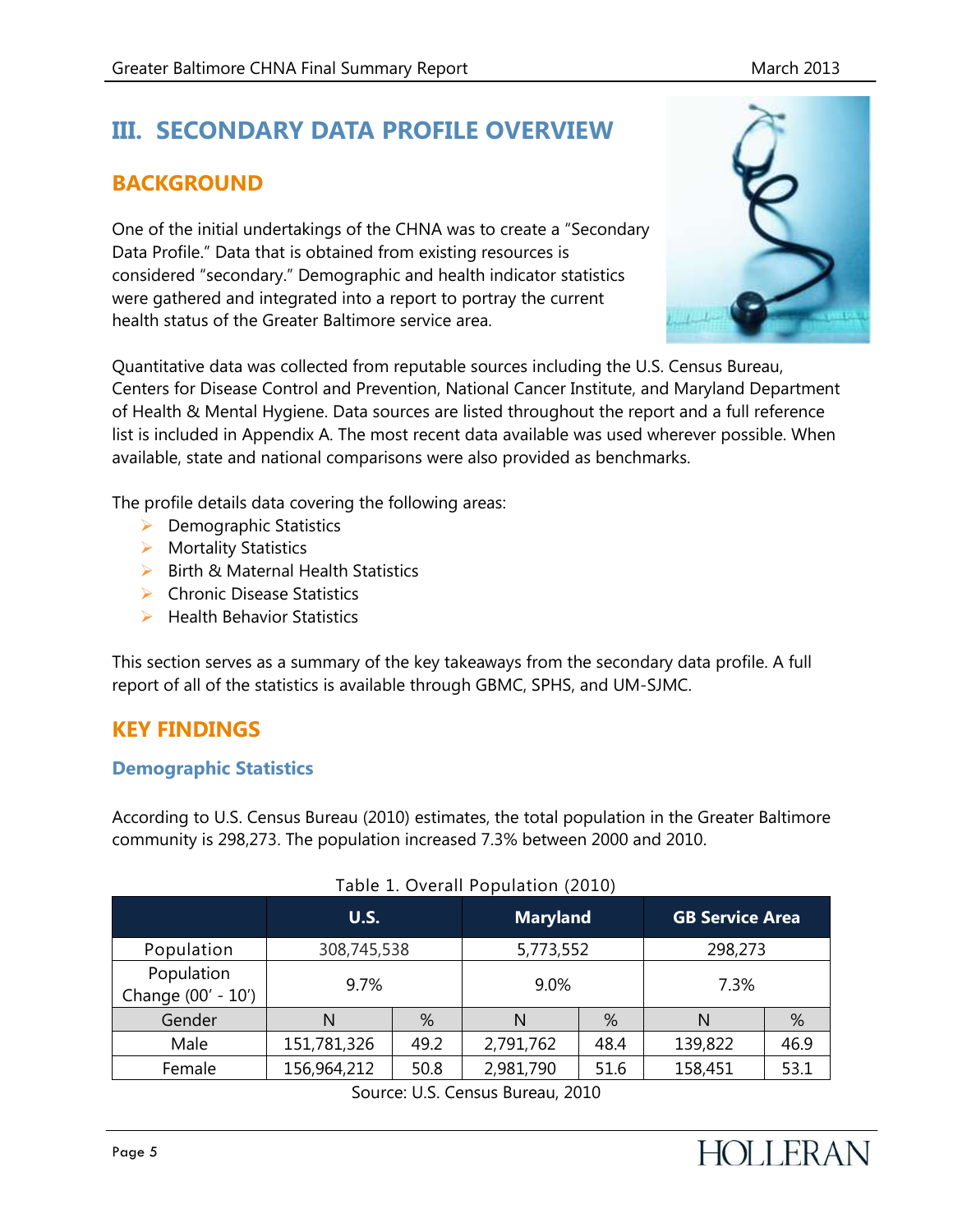The median age in the area is 37.9 years, which is similar to the state and nation (MD: 38.0; US: 37.2). However, the Greater Baltimore service area has a slightly higher proportion of adults who are 65 years and over compared to the state and nation (GB: 15.0%; MD: 12.3%; US: 13.0%)

|                     | U.S.  | <b>Maryland</b> | <b>GB Service Area</b> |
|---------------------|-------|-----------------|------------------------|
| Median Age          | 37 2  | 38.0            | 37 9                   |
| % 18 years and over | 76.0% | 76.6%           | 79.0%                  |
| % 65 years and over | 13.0% | $12.3\%$        | 15.0%                  |

|  | Table 2. Population by Age (2010) |  |  |
|--|-----------------------------------|--|--|
|--|-----------------------------------|--|--|

Source: U.S. Census Bureau, 2010

According to the U.S. Census Bureau (2010), nearly two-thirds of Greater Baltimore residents are White (65.2%) and approximately 24% are Black/African American. Only about 4.7% identify as Hispanic/Latino which is notably less compared to Maryland (8.2%) and the Nation (16.3%). Compared to Maryland and the U.S. as a whole, the percentage of the population who speak a language other than English in Greater Baltimore is lower (GB: 13.6%; MD: 15.9%; US: 20.1%).

|                                              | <b>U.S.</b> |      | <b>Maryland</b> |      | <b>GB</b><br><b>Service Area</b> |      |
|----------------------------------------------|-------------|------|-----------------|------|----------------------------------|------|
|                                              | n           | %    | N               | %    | N                                | %    |
| White                                        | 223,553,265 | 72.4 | 3,359,284       | 58.2 | 194,333                          | 65.2 |
| <b>Black/African American</b>                | 38,929,319  | 12.6 | 1,700,298       | 29.4 | 72,716                           | 24.4 |
| American Indian/<br>Alaska Native            | 2,932,248   | 0.9  | 20,420          | 0.4  | 1,124                            | 0.4  |
| Asian                                        | 14,674,252  | 4.8  | 318,853         | 5.5  | 16,722                           | 5.6  |
| Native Hawaiian or Other Pacific<br>Islander | 540,013     | 0.2  | 3,157           | 0.1  | 124                              | 0.0  |
| Two or more races                            | 9,009,073   | 2.9  | 164,708         | 2.9  | 7,776                            | 2.6  |
| Hispanic or Latino (of any race) $^{\circ}$  | 50,477,594  | 16.3 | 470,632         | 8.2  | 13,894                           | 4.7  |

Table 3. Racial Breakdown (2010) *<sup>a</sup>*

Source: U.S. Census Bureau, 2010

*<sup>a</sup>Percentages may equal more than 100% as individuals may report more than one race <sup>b</sup> Hispanic/Latino residents can be of any race*

The median income for households in the Greater Baltimore community (\$61,351) is lower than Maryland (\$70,647) but higher than the nation (\$51,914). According to the U.S. Census Bureau (2010), unemployment rates in Greater Baltimore (6.0%) are below state (6.6%) and national rates (7.9%).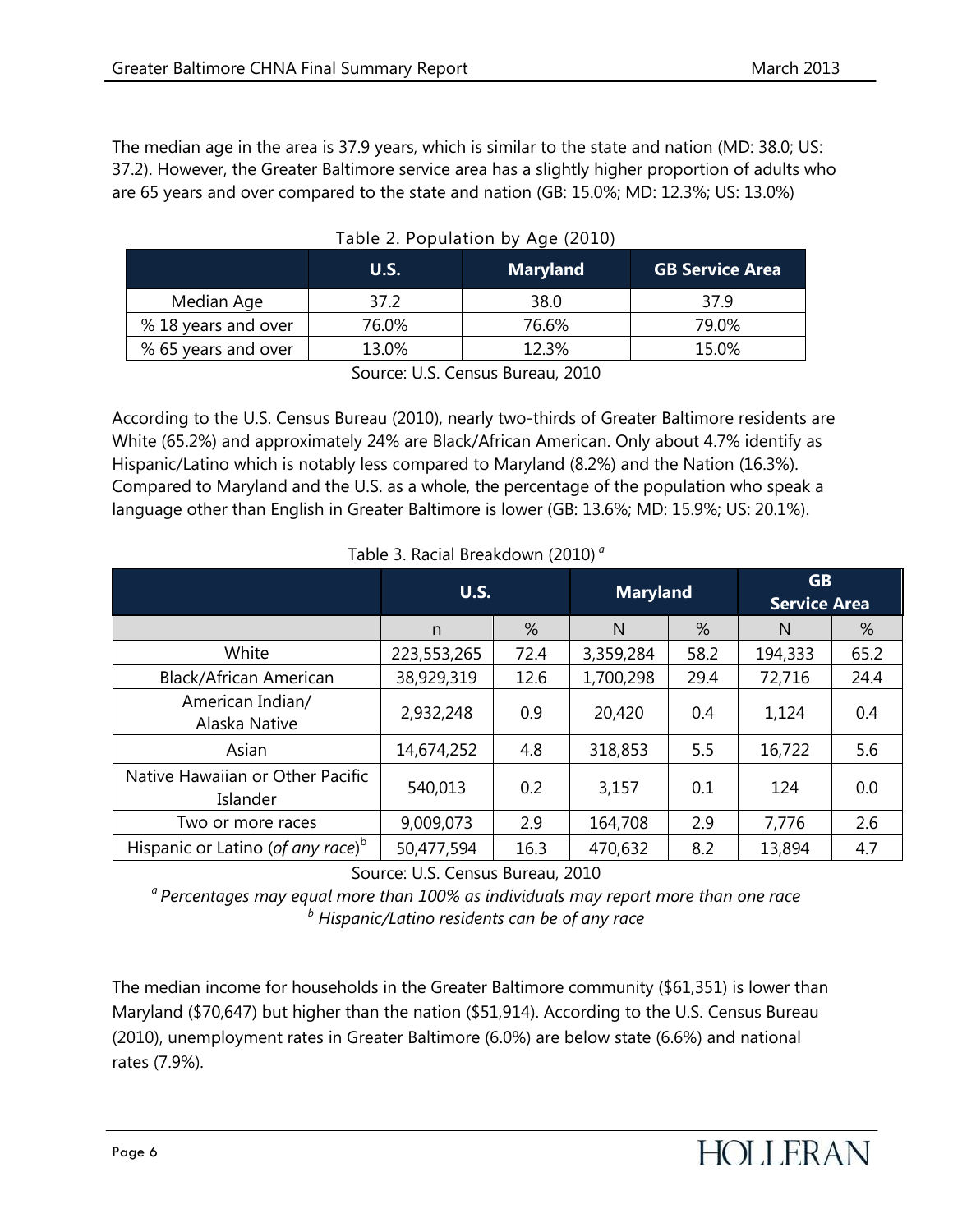

#### **Median Household Income**

Figure 1. Median household income, Greater Baltimore compared to MD and U.S. (2006-2010).

In general, the proportion of families and people living in poverty in Greater Baltimore is less compared to the Nation and comparable to Maryland. A noteworthy indicator is the proportion of single female household families living in poverty with children under 5 years (7.1%) which is significantly lower than Maryland (27.8%) and the Nation (45.8%).

|                                         | <b>U.S.</b> | <b>Maryland</b> | <b>GB Service Area</b> |
|-----------------------------------------|-------------|-----------------|------------------------|
| <b>Families</b>                         | 10.1%       | 5.7%            | 5.5%                   |
| With related children under 18 years    | 15.7%       | 8.7%            | 8.1%                   |
| With related children under 5 years     | 17.1%       | 9.2%            | 4.5%                   |
| <b>Married couple families</b>          | 4.9%        | 2.2%            | 2.9%                   |
| With related children under 18 years    | 7.0%        | 2.6%            | 3.8%                   |
| With related children under 5 years     | 6.4%        | 2.8%            | 2.3%                   |
| Families with single female householder | 28.9%       | 17.1%           | 13.1%                  |
| With related children under 18 years    | 37.4%       | 22.7%           | 17.9%                  |
| With related children under 5 years     | 45.8%       | 27.8%           | 7.1%                   |
| All people                              | 13.8%       | 8.6%            | 9.5%                   |
| Under 18 years                          | 19.2%       | 10.9%           | 10.6%                  |
| 18 years and over                       | 12.1%       | 7.9%            | 9.2%                   |
| 65 years and over                       | 9.5%        | 7.9%            | 8.6%                   |

Table 4. Poverty Status of Families and People in the Past 12 Months (2006–2010)

Source: U.S. Census Bureau American Community Survey 5-Year Estimates, 2010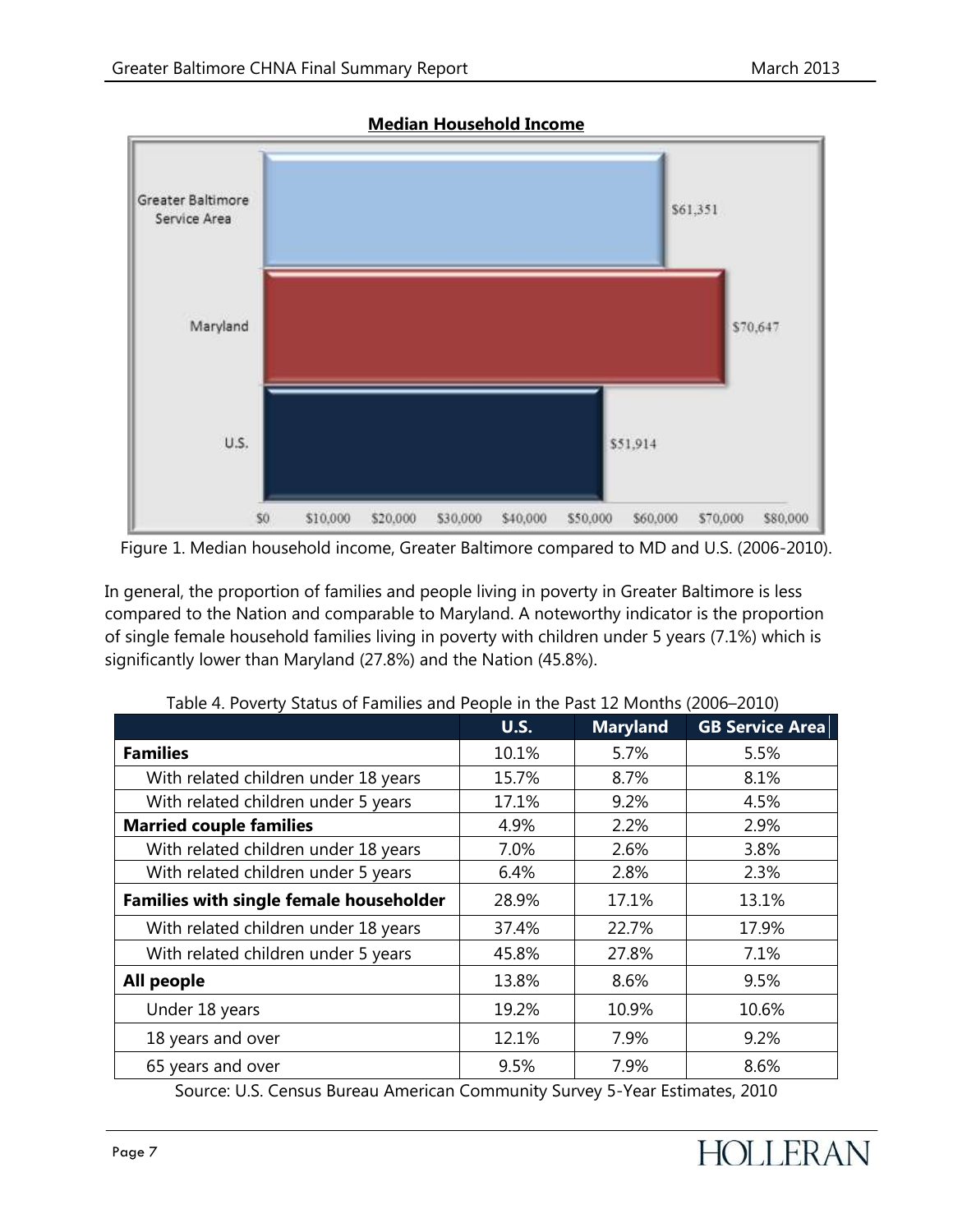Education is an important social determinant of health. It is well known that individuals who are less educated tend to have poorer health outcomes. High school graduation rates and educational attainment rates for higher education in the Greater Baltimore community are slightly higher than the state and nation. Approximately 89% of Greater Baltimore adults have a high school diploma or higher degree. Thirty-seven percent (37%) have a bachelor's degree or higher. This is in comparison to Maryland (87.8%; 35.7%) and the Nation (85.0%; 27.9%).



#### **Educational Attainment**

Figure 2. Educational Attainment, Greater Baltimore compared to MD and U.S. (2006-2010).

#### **Health Status Indicators**

#### **Health Care Access**

Health insurance coverage can have a significant influence on health outcomes. According to the Maryland Behavioral Risk Factor Surveillance System (2012), the percentage of Greater Baltimore residents who have health insurance coverage (88.1%) is higher compared to Maryland (87.0%) and the Nation (81.7%). In addition, the percentage of Greater Baltimore residents who have visited a doctor for a routine checkup within the past year (82.7%) is higher compared to Maryland (75.8%) and the Nation (66.9%). Approximately 15% of Greater Baltimore residents indicated that there was a time in the past 12 months when they could not afford to see a doctor which is lower compared to the nation (17%) but higher in comparison to the state (13%). This indicator is favorable when compared to state and national rates but still reveals a significant proportion of the population who is struggling to access health care.

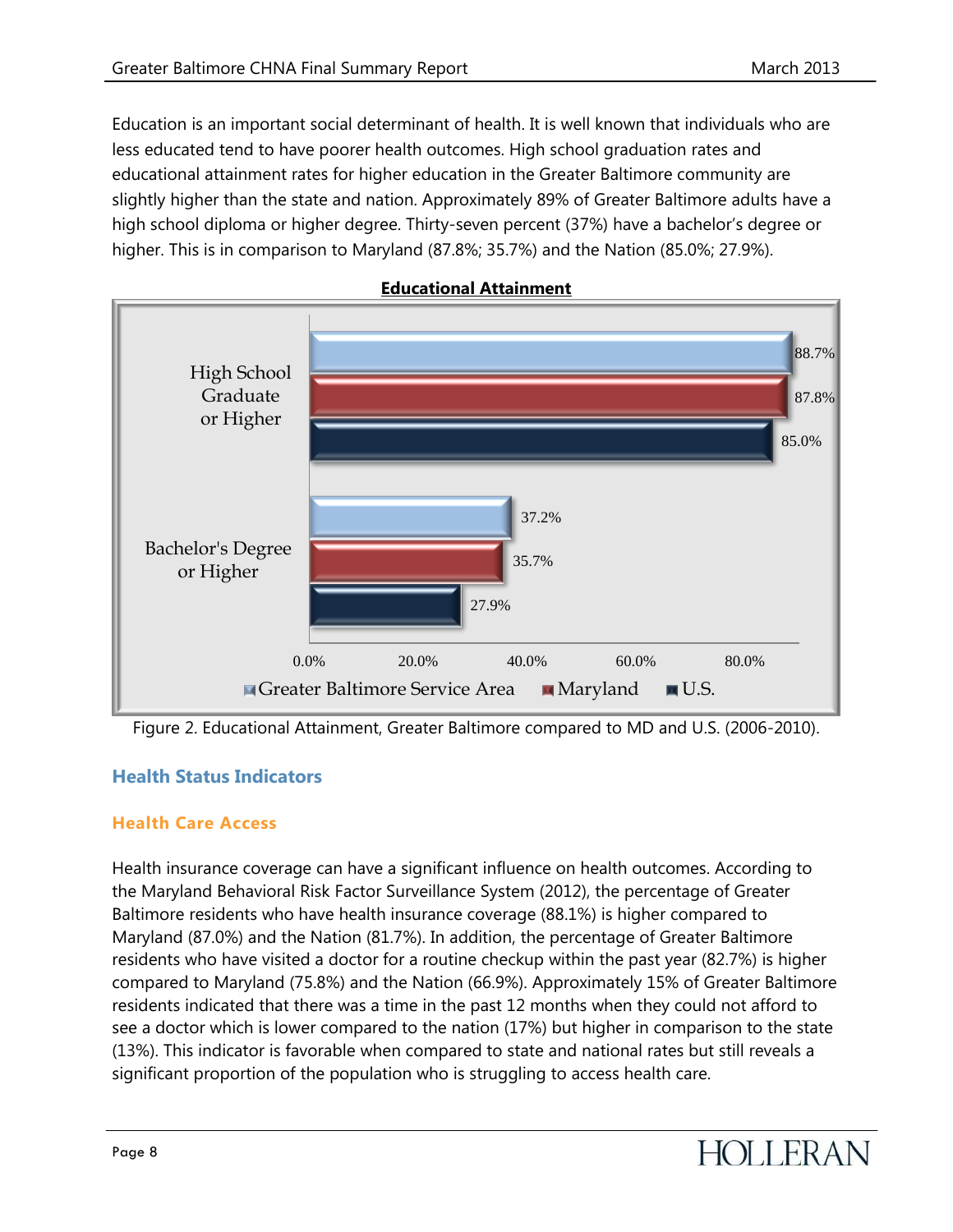#### **Maternal & Infant Health**

The infant mortality rate (8.3) and neonatal mortality rate (6.3) are higher for Greater Baltimore than for Maryland (7.3; 5.3), the Nation (6.4; 4.2), and the Healthy People 2020 goals (6.0; 4.1).





Figure 3. Infant mortality rate per 1,000 live births, Greater Baltimore compared to MD, U.S, and Healthy People 2020. (2007-2011).

The percentage of infants born with very low birth weight (weight less than 3 pounds 5 ounces or 1,500 grams) is higher for Greater Baltimore (2.2%) than for Maryland (1.8%), the Nation (1.4%), and Healthy People 2020 (1.4%). The percentage of infants born with low birth weight (weight less than 5 pounds 3 ounces or 2,500 grams) is also higher for Greater Baltimore (8.9%) than the nation (8.1%).

|                       | <b>Healthy</b><br>People 2020 | <b>U.S.</b> |     |       |     | <b>Maryland</b> <sup>a</sup> |     | <b>GB</b><br><b>Service Area</b> |  |
|-----------------------|-------------------------------|-------------|-----|-------|-----|------------------------------|-----|----------------------------------|--|
|                       | %                             |             | %   |       | %   | n                            | %   |                                  |  |
| Low birth weight      | 7.8                           | N/A         | 8.1 | 6,470 | 8.9 | 393                          | 8.9 |                                  |  |
| Very low birth weight | 1.4                           | N/A         | 1.4 | ,295  | 1.8 | 97                           |     |                                  |  |

| Table 5. Birth Weight as a Percentage of All Births (2011) |
|------------------------------------------------------------|
|------------------------------------------------------------|

Sources: Center for Disease Control and Prevention, 2012 Healthy People 2020, 2010

Maryland Department of Health and Mental Hygiene, 2011-2012

<sup>a</sup> Due to data availability, very low birth weight statistics based on 2010 data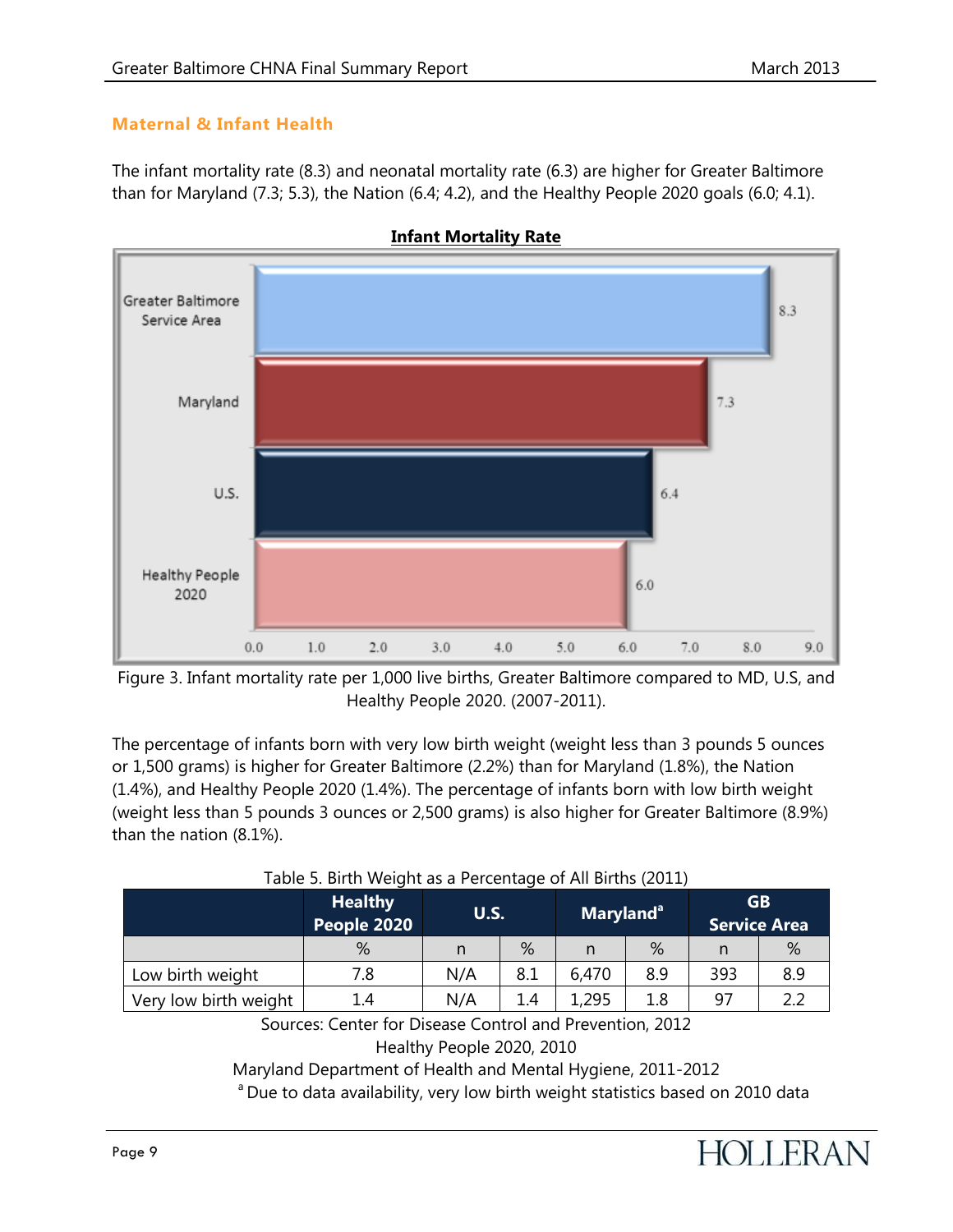

Figure 4. Percentage of infants born with low birth weight, Greater Baltimore compared to MD, U.S, and Healthy People 2020. (2011).

On a positive note, the percentage of births to teenage mothers (ages 15-17) is lower in Greater Baltimore (1.6%) than in Maryland (1.9%) and the Nation (2.4%). The percentage of mothers beginning prenatal care in the first trimester is higher for Greater Baltimore (65.4%) compared to Maryland (62.4%). However, it is notably less than the Healthy People 2020 goal of 77.9% (Maryland Department of Health and Mental Hygiene, 2012).



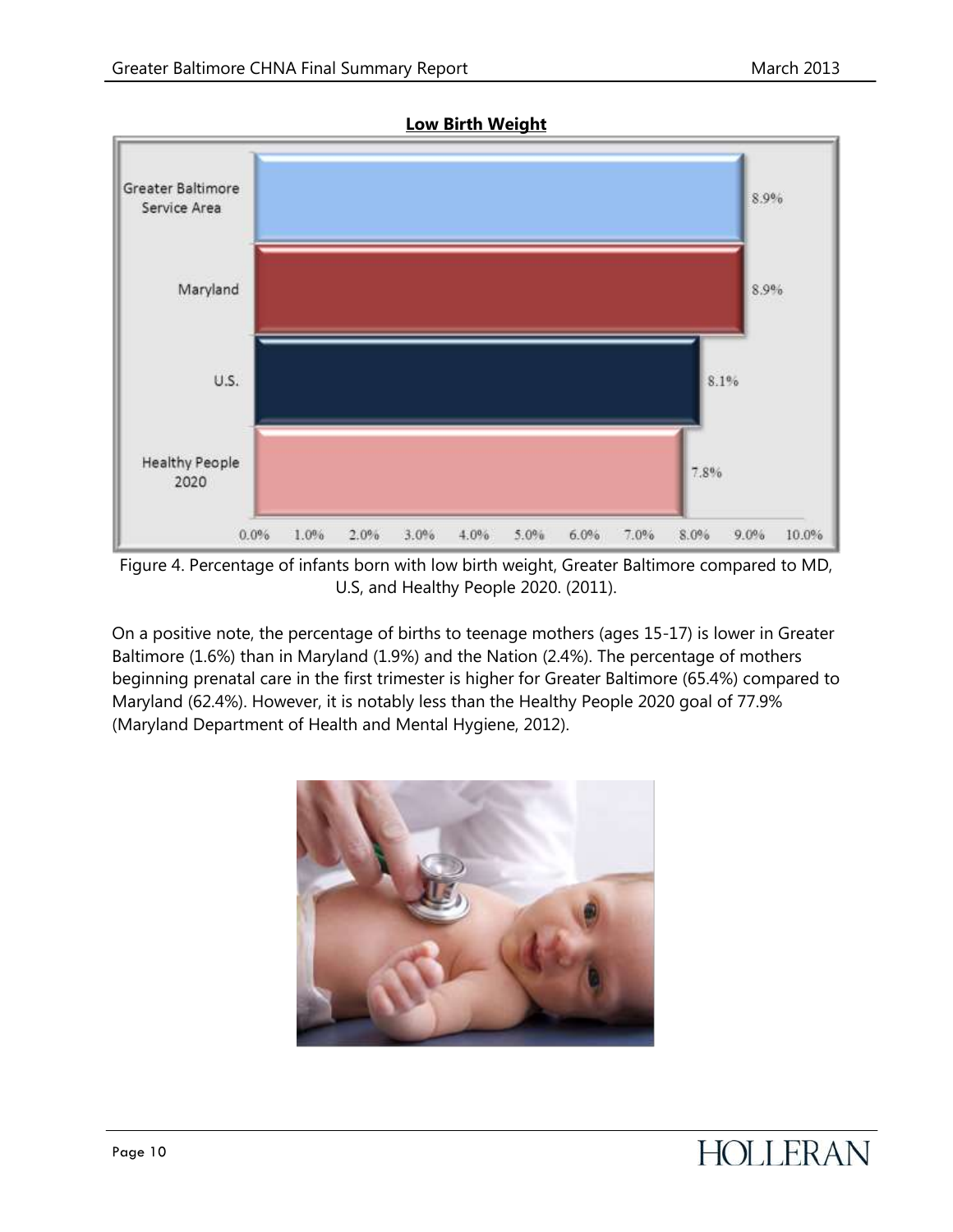#### **Chronic Health Conditions**

According to the results of the Maryland Behavioral Risk Factor Surveillance System (2012), Greater Baltimore residents are more likely than Maryland residents to have been diagnosed with cancer (GB: 13.9%; MD: 11.5%). In addition, Greater Baltimore residents are more likely to have been diagnosed with a heart attack (5.6%) compared to the state (4.2%).

|                                           | <b>Maryland</b> | GB<br><b>Service Area</b> |
|-------------------------------------------|-----------------|---------------------------|
|                                           | %               | ℅                         |
| Ever told by doctor, nurse, or other      | 11.5            | 13.9                      |
| health professional they have cancer      |                 |                           |
| Ever told by doctor, nurse, or other      |                 |                           |
| health professional they had heart attack | 42              | 5.6                       |
| (myocardial infarction)                   |                 |                           |

|  | Table 6. Chronic Health Diagnosis (2011) |  |
|--|------------------------------------------|--|
|  |                                          |  |

Source: Maryland Behavioral Risk Factor Surveillance System, 2012

The percentage of Greater Baltimore service area residents who have ever been told that they have asthma is less compared to Maryland and the Nation. However, the percentage of residents who report that they still have asthma (75.5%) is notably higher compared to Maryland (61.9%) and the Nation (66.9%).

#### Table 7. Asthma Diagnosis (2011)

|                                                                             | U.S. | <b>Maryland</b> | <b>GB Service Area</b> |  |  |
|-----------------------------------------------------------------------------|------|-----------------|------------------------|--|--|
|                                                                             | %    | $\%$            | ℅                      |  |  |
| Ever told by a doctor or other health<br>professional they have asthma      | 13.5 | 13.8            | 12.7                   |  |  |
| Individuals diagnosed with asthma<br>who report that they still have asthma | 66.9 | 61.9            | 75.5                   |  |  |

Source: Maryland Behavioral Risk Factor Surveillance System, 2012

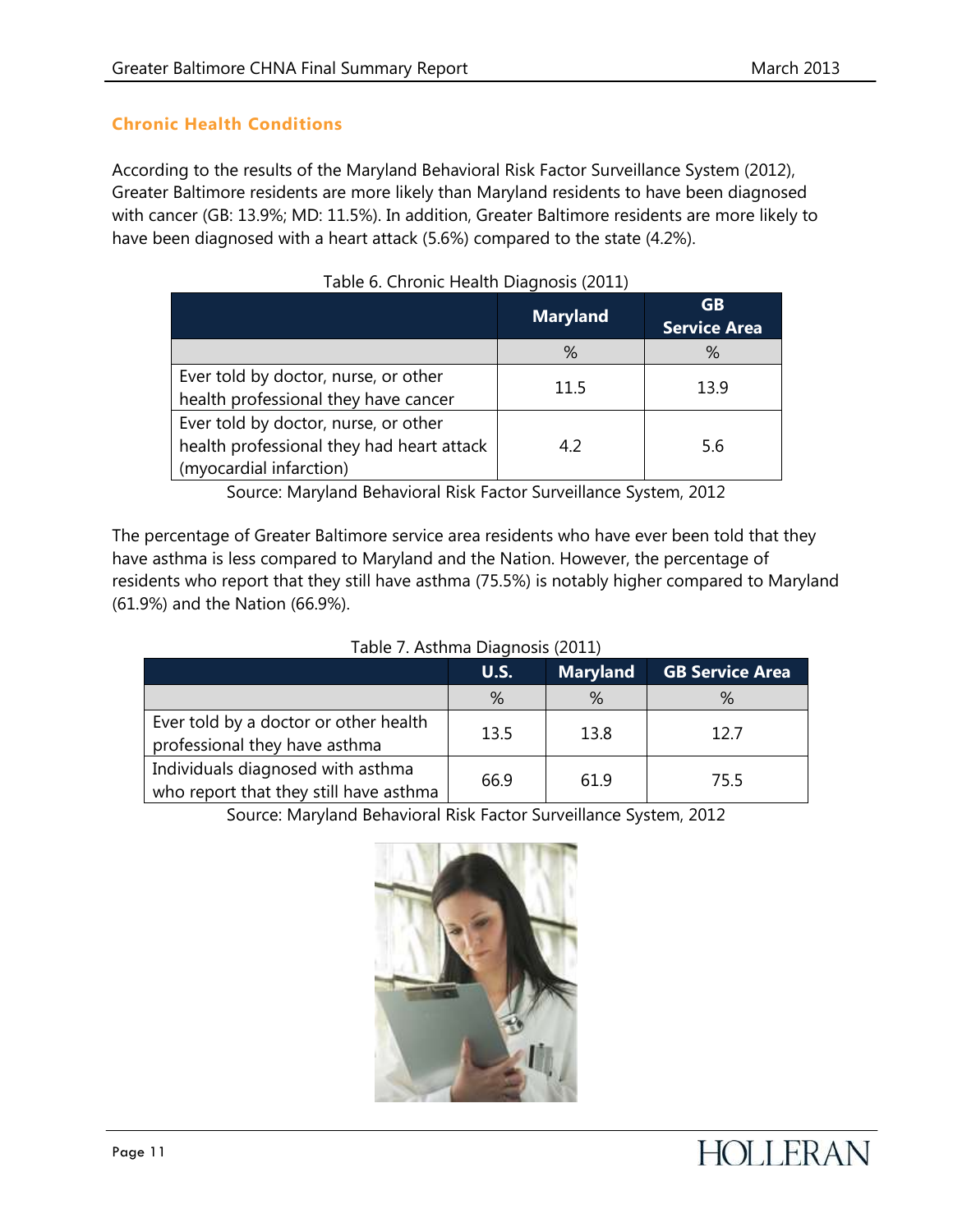#### **Mortality Rates**

The crude mortality rate for the Greater Baltimore service area (997.8) is notably higher compared to Maryland (748.9) and the Nation (806.6).

#### Table 8. Mortality for All Ages per 100,000 Population (2011)

|              | <b>U.S.</b> | <b>Maryland</b> | <b>GB Service Area</b> |
|--------------|-------------|-----------------|------------------------|
| Total deaths | 2,513,171   | 43,650          | 3,654                  |
| Crude rate   | 806.6       | 748.9           | 997.8 <sup>a</sup>     |

Sources: Center for Disease Control and Prevention, 2012 Maryland Department of Health and Mental Hygiene, 2012 <sup>a</sup> Rate calculated per 2010 population

The table below details mortality rates for the top five leading causes of death in the Greater Baltimore community with comparisons for Maryland and the United States. As shown in the table, Greater Baltimore has a higher crude death rate due to heart disease, cancer, chronic lower respiratory disease, stroke, and accidents than Maryland and the Nation.

| Table 5. Leading Causes of Death for All Ages per 100,000 Fopulation (2011)                |             |                 |                                 |  |
|--------------------------------------------------------------------------------------------|-------------|-----------------|---------------------------------|--|
|                                                                                            | <b>U.S.</b> | <b>Maryland</b> | GB<br>Service Area <sup>a</sup> |  |
| The following are the top 5 leading causes of death in ranking order of the United States. |             |                 |                                 |  |
| Diseases of heart                                                                          | 191.4       | 182.9           | 243.6                           |  |
| Malignant neoplasms (Cancer)                                                               | 184.6       | 177.1           | $213.5^{b}$                     |  |
| Chronic lower respiratory diseases                                                         | 46.0        | 35.7            | 53.6                            |  |
| Cerebrovascular diseases (Stroke)                                                          | 41.4        | 40.1            | 63.4                            |  |
| Accidents (Unintentional injuries)                                                         | 39.4        | 26.7            | 42.5 <sup>c</sup>               |  |

#### Table 9. Leading Causes of Death for All Ages per 100,000 Population (2011)

Sources: Center for Disease Control and Prevention, 2012 Maryland Department of Health and Mental Hygiene, 2012 <sup>a</sup> Rates calculated per 2010 population

 $b$  Due to data availability, rate does not include zip codes 21207 or 21236  $\degree$ Due to data availability, rate does not include zip codes 21117, 21222, or 21286

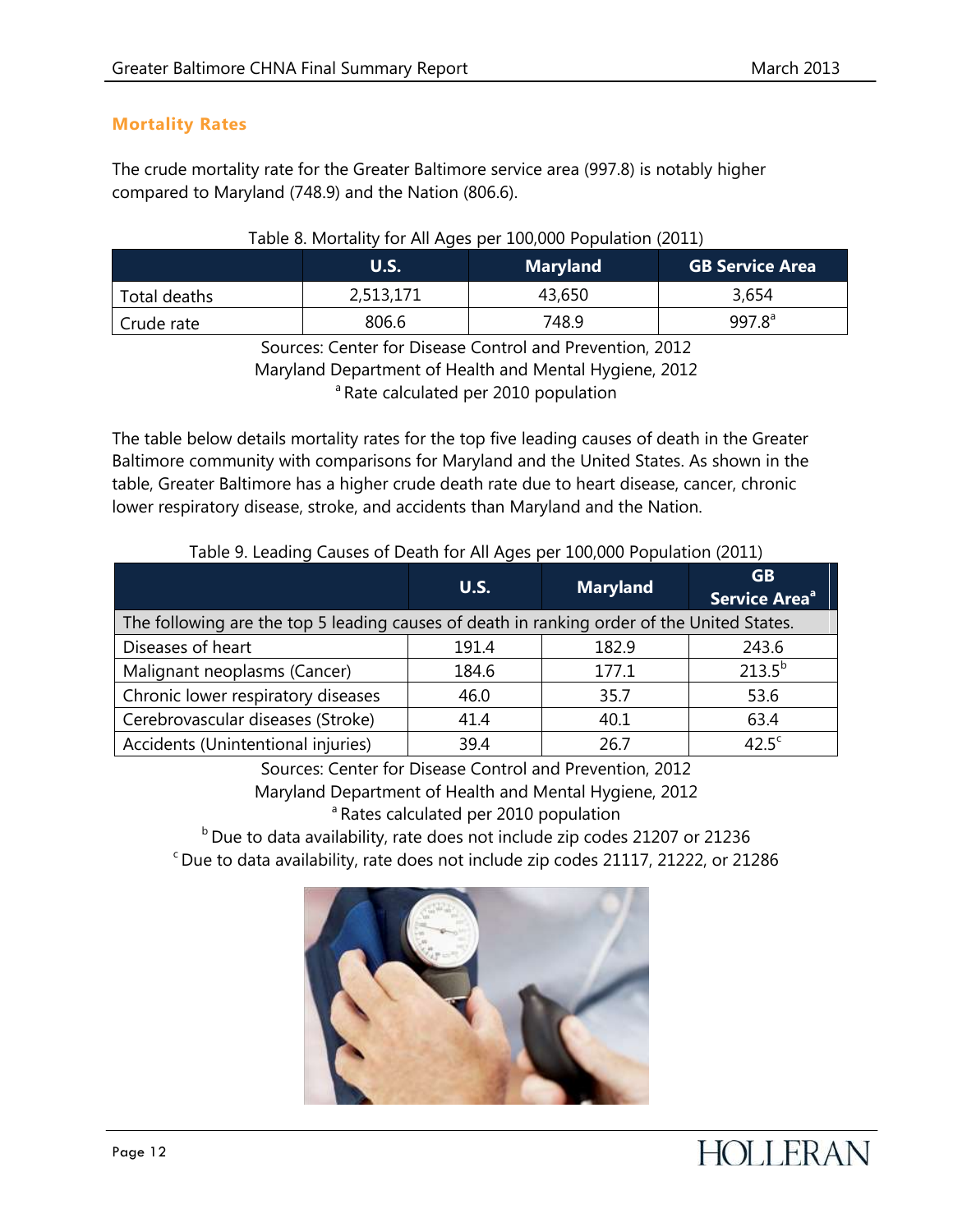#### **Mental Health**

There is limited data available at the local level regarding mental health. Based on the results of the Maryland Behavioral Risk Factor Surveillance System, a higher proportion of Greater Baltimore residents (16.3%) indicate they have been diagnosed with a depressive disorder compared to Maryland (13.6%). This rate is on par with national statistics.

| Has a doctor ever told you that<br>you have a depressive disorder? | U.S  | <b>Maryland</b> | <b>GB Service</b><br><b>Area</b> |
|--------------------------------------------------------------------|------|-----------------|----------------------------------|
|                                                                    | $\%$ | $\%$            | $\%$                             |
| Yes                                                                | 16.5 | 13.6            | 16.3                             |

|  | Table 10. Depression (2011) |  |
|--|-----------------------------|--|
|--|-----------------------------|--|

Source: Maryland Behavioral Risk Factor Surveillance System, 2012

#### **Tobacco & Alcohol Use**

The percentage of Greater Baltimore residents who are currently smokers (17.1%) is higher compared to Maryland (13.7%) and the Nation (14.3%).

| TADIE II. SHIOKING STATUS (ZUII) |      |                 |                        |  |
|----------------------------------|------|-----------------|------------------------|--|
| What is your smoking status?     | U.S. | <b>Maryland</b> | <b>GB Service Area</b> |  |
|                                  | %    |                 |                        |  |
| Current smoker (Every day)       | 14.3 | 13.7            | 17.1                   |  |
| Current smoker (Some days)       | 5.8  | 5.4             | 37                     |  |
| Former smoker                    | 24.7 | 22.6            | 20.9                   |  |

Table 11. Smoking Status (2011)

Source: Maryland Behavioral Risk Factor Surveillance System, 2012

The percentage of Greater Baltimore service area residents who are binge drinkers (16.6%) is favorable compared to Maryland (18.0%) and the Nation (18.3%). Binge drinking is defined as males having five or more drinks on one occasion or females having four or more drinks on one occasion. However, the percentage of chronic drinkers (7.4%) is higher in comparison to the state and nation (6.2% and 6.6% respectively). Chronic drinking is defined as males having more than two drinks per day and females having more than one drink per day.

| Table 12. Excessive Drinking (2011) |  |
|-------------------------------------|--|
|                                     |  |

| Alcohol Use in past 30 days:                                                 | U.S  | Maryland | <b>GB Service Area</b> |
|------------------------------------------------------------------------------|------|----------|------------------------|
|                                                                              | %    | $\%$     | %                      |
| Binge Drinking: Had four (women)/five<br>(men) or more drinks on an occasion | 18.3 | 18.0     | 16.6                   |
| Chronic Drinking: Consumed more than<br>2 (men)/1 (women) drinks per day     | 6.6  | 6.2      | 7.4                    |

Source: Maryland Behavioral Risk Factor Surveillance System, 2012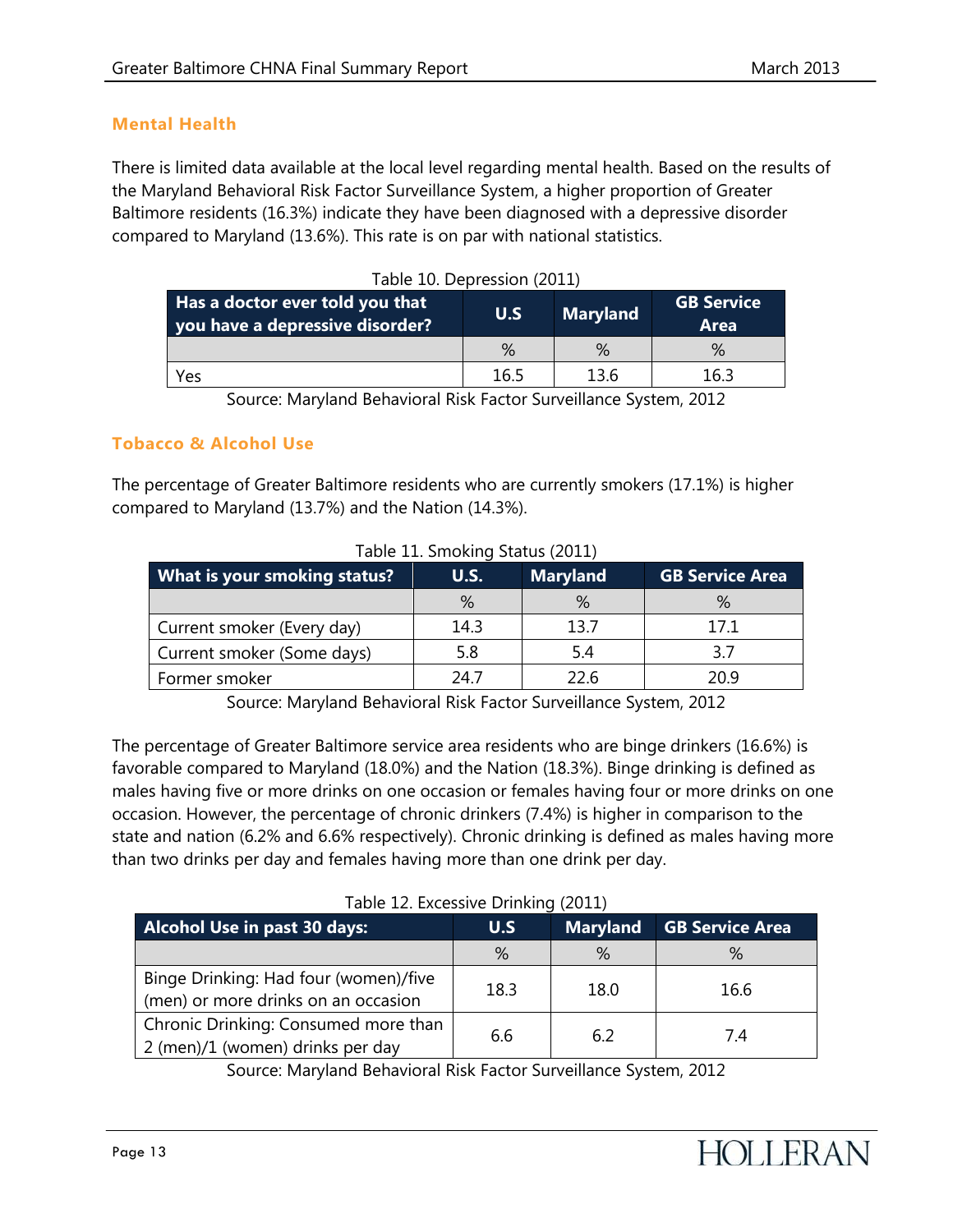#### **Physical Activity & Obesity**

According to the Maryland Behavioral Risk Factor Surveillance System (2012), Greater Baltimore adults are more likely to be obese (30.7%) compared to Maryland (28.3%) and the Nation (27.4%). Overall, more than 65% of Greater Baltimore adults are either overweight (body mass index 25.0 – 29.9) or obese (body mass index greater than or equal to 30).

| <b>Calculated BMI</b>            | U.S  | <b>Maryland</b> | <b>GB Service Area</b> |
|----------------------------------|------|-----------------|------------------------|
|                                  | $\%$ |                 | %                      |
| Not overweight/obese (BMI ≤24.9) | 36.8 | 35.6            | 34.7                   |
| Overweight (BMI 25.0 - 29.9)     | 35.8 | 36.1            | 34.6                   |
| Obese (BMI $\geq$ 30.0)          | 27 4 | 28.3            | 30.7                   |

| Table 13. Weight Classification Based on Body Mass Index (BMI) (2011) |  |
|-----------------------------------------------------------------------|--|
|-----------------------------------------------------------------------|--|

Source: Maryland Behavioral Risk Factor Surveillance System, 2012

In addition, the percentage of Greater Baltimore residents who met both weekly guidelines for aerobics and strengthening is lower (17.6%) compared to Maryland (19.8%) and the Nation (20.4%). More than 41% of adults did not meet either the aerobics or strengthening guidelines.

| Meet weekly aerobics and<br>strengthening guidelines | U.S  | <b>Maryland</b> | <b>GB Service Area</b> |
|------------------------------------------------------|------|-----------------|------------------------|
|                                                      | %    | %               | %                      |
| Met both guidelines                                  | 20.4 | 19.8            | 17.6                   |
| Met aerobics only                                    | 30.9 | 28.8            | 25.2                   |
| Met strengthening only                               | 8.7  | 10.2            | 15.7                   |
| Did not meet either                                  | 40.0 | 41.2            | 41.5                   |

#### Table 14. Physical Activity (2011)

Source: Maryland Behavioral Risk Factor Surveillance System, 2012

#### <span id="page-14-0"></span>**FINAL THOUGHTS**

The secondary data profile for the Greater Baltimore community provided valuable context regarding how socioeconomic factors like income, education levels, and housing may influence local health outcomes. Based on a review of the secondary data, the following health issues appear to be areas of opportunity for the Greater Baltimore service area:

#### **Areas of Opportunity**

- $\triangleright$  Access to Health Care
- $\triangleright$  Chronic Health Issues (heart disease, cancer, asthma/respiratory disease, stroke)
- ▶ Risk Factors for Chronic Health Issues (Overweight/Obesity, Tobacco/Alcohol Use) Maternal & Infant Health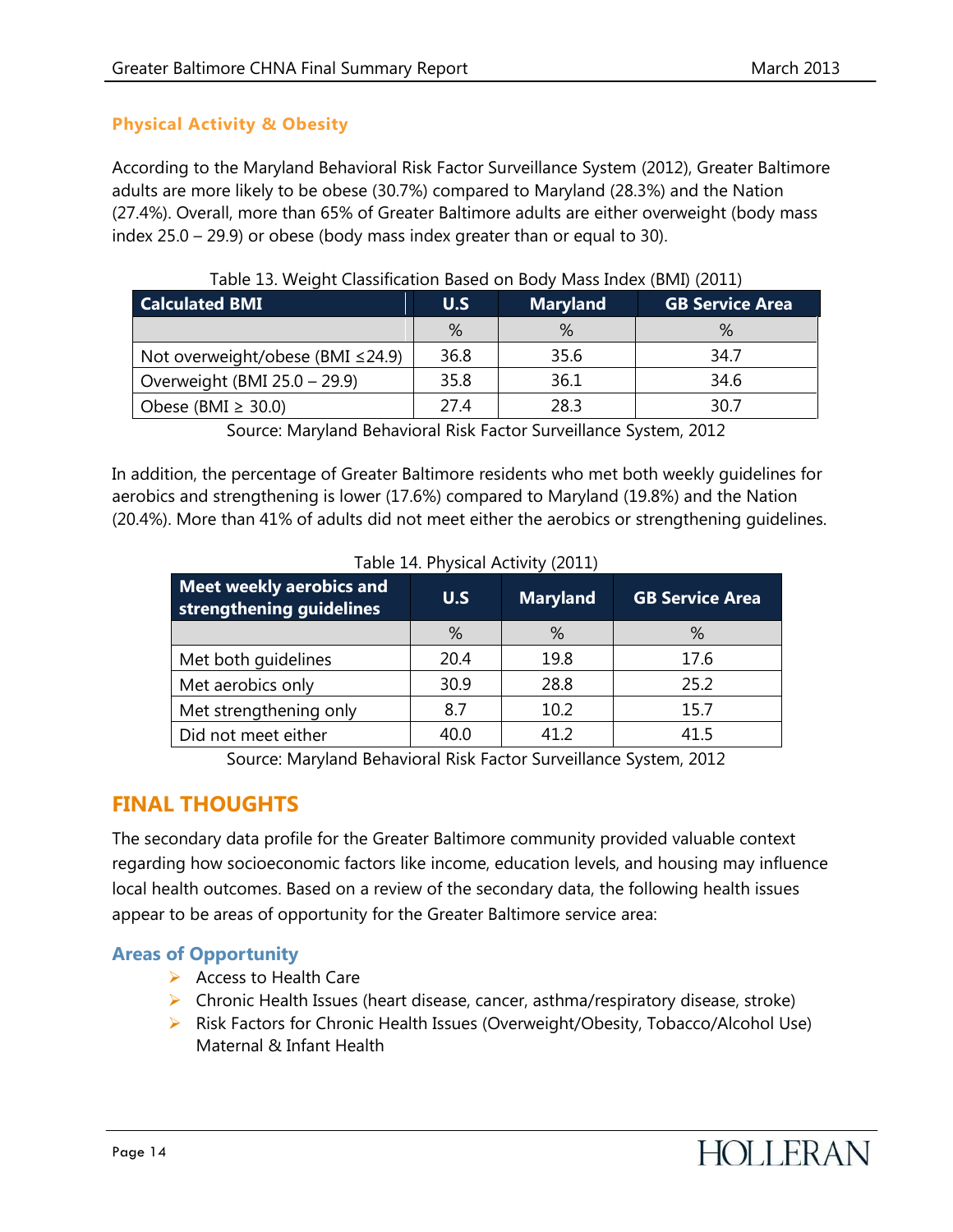## <span id="page-15-0"></span>**IV. KEY INFORMANT INTERVIEWS OVERVIEW**

## <span id="page-15-1"></span>**BACKGROUND**

A survey was conducted among area "Key Informants." Key informants were defined as community stakeholders with expert knowledge including public health and health care professionals, social service providers, non-profit leaders, business leaders, faith-based organizations, and other area authorities.

Holleran staff worked closely with Greater Baltimore Medical Center,

Sheppard Pratt Health System, and University of Maryland St. Joseph Medical Center to identify key informant participants and to develop the Key Informant Survey Tool. A copy of the questionnaire can be found in Appendix B. The questionnaire focused on gathering qualitative feedback regarding perceptions of community needs and strengths across 3 key domains:

- $\triangleright$  Key Health Issues
- $\blacktriangleright$  Health Care Access
- $\triangleright$  Challenges & Solutions

A total of 18 telephone interviews were conducted by Holleran's teleresearch center from November 2012 through January 2013. It is important to note that the results reflect the perceptions of some community leaders, but may not necessarily represent all community representatives within Baltimore County, Maryland. See Appendix C for a listing of key informant participants. The following section provides a summary of the Key Informant Interviews including key themes and select comments.

## <span id="page-15-2"></span>**KEY THEMES**

#### **Key Health Issues**

The first section of the survey focused on the key health issues facing the community. Individuals were asked to select the top three health issues that they perceived as being the most significant. The three issues that were most frequently selected were:

- ▶ Access to Health Care/Uninsured/Underinsured
- $\triangleright$  Mental Health/Suicide
- ▶ Overweight/Obesity

The following table shows the breakdown of the percent of respondents who selected each health issue. Issues are ranked from top to bottom based on number of participants who selected the health issue. The first column depicts the total percentage of respondents that selected the health issue as one of their top three. Respondents were also asked of those health issues mentioned, which one issue is the most significant. The second column depicts the percentage of respondents that rated the issue as being the most significant health issue.



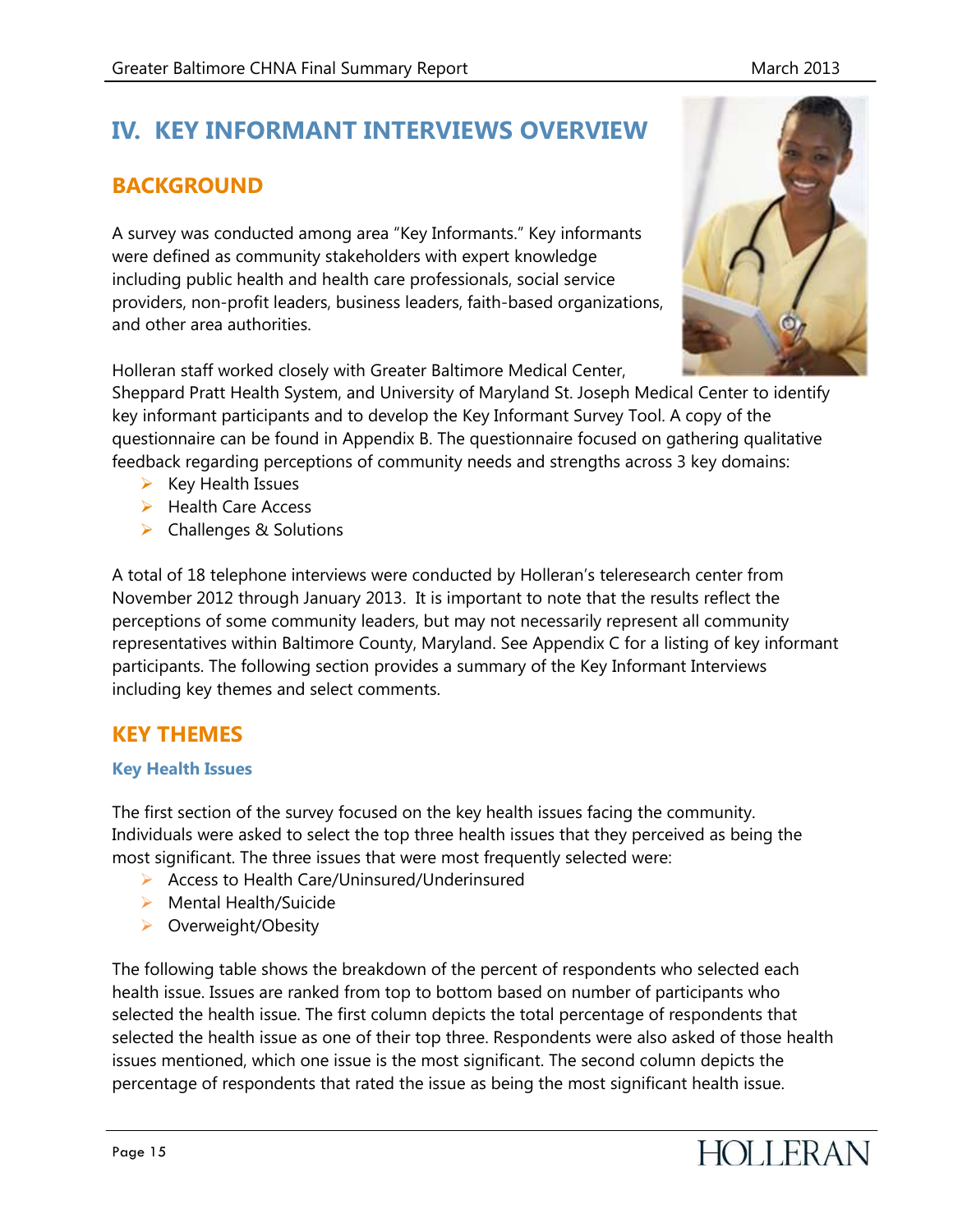| <b>Rank</b>    | <b>Health issue</b>              | <b>Percent of</b><br>respondents who<br>selected the issue | <b>Percent of respondents</b><br>who selected the issue<br>as the most significant |
|----------------|----------------------------------|------------------------------------------------------------|------------------------------------------------------------------------------------|
| 1              | <b>Access to Health Care</b>     | 72%                                                        | 33%                                                                                |
| 2              | Overweight/Obesity               | 56%                                                        | 22%                                                                                |
| $\overline{3}$ | <b>Mental Health/Suicide</b>     | 44%                                                        | 22%                                                                                |
| 4              | <b>Diabetes</b>                  | 33%                                                        | 6%                                                                                 |
| 5              | Substance Abuse/Alcohol Abuse    | 22%                                                        | 6%                                                                                 |
| 6              | <b>Heart Disease</b>             | 17%                                                        | $0\%$                                                                              |
| 7              | Maternal/Infant Health           | 17%                                                        | 6%                                                                                 |
| 8              | Aging/Chronic Disease/Disability | 17%                                                        | $0\%$                                                                              |
| 9              | Cancer                           | 11%                                                        | 0%                                                                                 |
| 10             | <b>Dental Health</b>             | 11%                                                        | 6%                                                                                 |
| 11             | Tobacco                          | 11%                                                        | 0%                                                                                 |

#### **Table 1: Ranking of Key Health Issues**

Figure 1 shows the key informant rankings of all the key health issues. The bar depicts the total percentage of respondents that ranked the issue in their top three.



#### **"What are the top 3 health issues you see in your community?"**

#### **Figure 1: Ranking of key health issues**

An 'other' option was provided to allow respondents to select an issue that was not on the list. Other key health issues that were specified include:

- ▶ Childhood Asthma
- $\triangleright$  Arthritis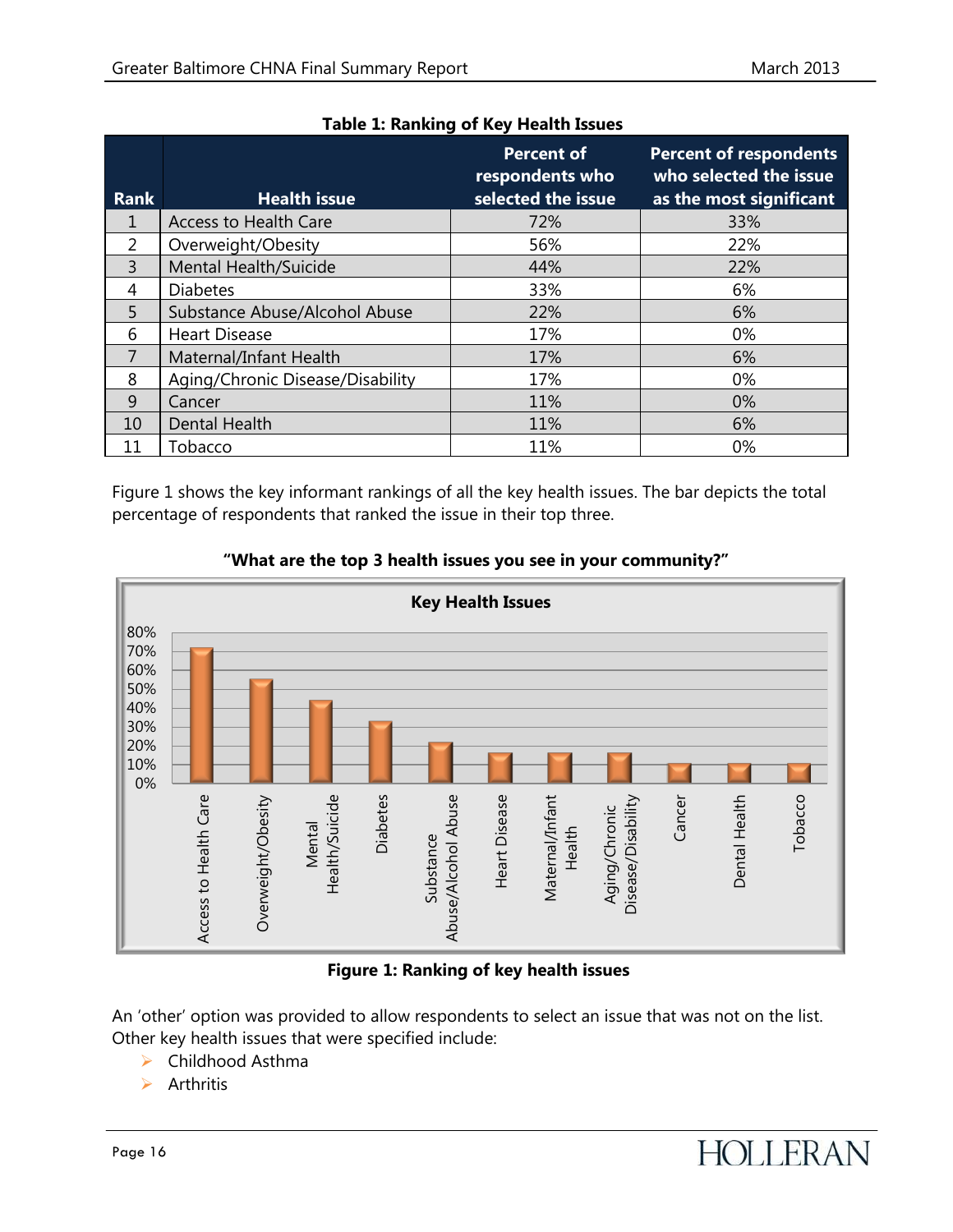After selecting the top three issues, respondents were asked to share any additional information regarding the health issues they selected and reasons for their selections. The following section provides a brief summary of the key health issues and highlights related comments.

**Access to Health Care** was the most frequently selected health issue with 72% of informants ranking it among the top three key health issues. Approximately one-third of informants ranked it as the most significant issue facing the community.

#### **Select Comments related Access to Health Care Issues:**

- *"If people can't access health care when they need it, it affects their economic status, their ability to earn, and their ability to care for others. It has far reaching effects."*
- "*Health care is so expensive. We have too many uninsured or underinsured. That is a problem for everyone, even the ones who do have insurance - it makes their care more expensive."*
- *"Access to health care is a critical issue that affects people across the board from young to old."*
- *"There are lots of people uninsured right now because they can't afford high premiums or their employers don't provide health insurance. They aren't able to go to a medical facility and get the care they need or pay for their medicine."*
- *"Our health care system isn't as user friendly as I would like it to be."*

**Overweight/Obesity** was the second most frequently selected health issue with 56% of informants ranking it among the top three key health issues. 22% of informants ranked Overweight/Obesity as the most significant issue facing the community. Respondents feel that reducing obesity can lead to improvements in many other key health issues.

#### **Select Comments related to Overweight/Obesity:**

- *"Obesity is a health priority of the Baltimore County Coalition. Obesity numbers for children and youth are very high, and they are increasing just as they are increasing nationally."*
- *"Obesity is a nationwide problem as well as in this area. I'm on a Baltimore County Health Department Coalition group that is looking at obesity related strategies for children and youth."*
- *"As an educator, I see many students coming from middle school who are overweight, out of shape, and not as active as they should be. They do not really realize or understand how it affects their health."*
- *"Obesity has an impact on blood pressure, cardiovascular disease, diabetes, arthritis, and cancers."*
- *"Long term chronic and serious health conditions are associated with obesity."*
- *"Obesity affects people of all ages and the data indicates that it doesn't seem to be slowing down in terms of the increasing numbers we see across the country."*

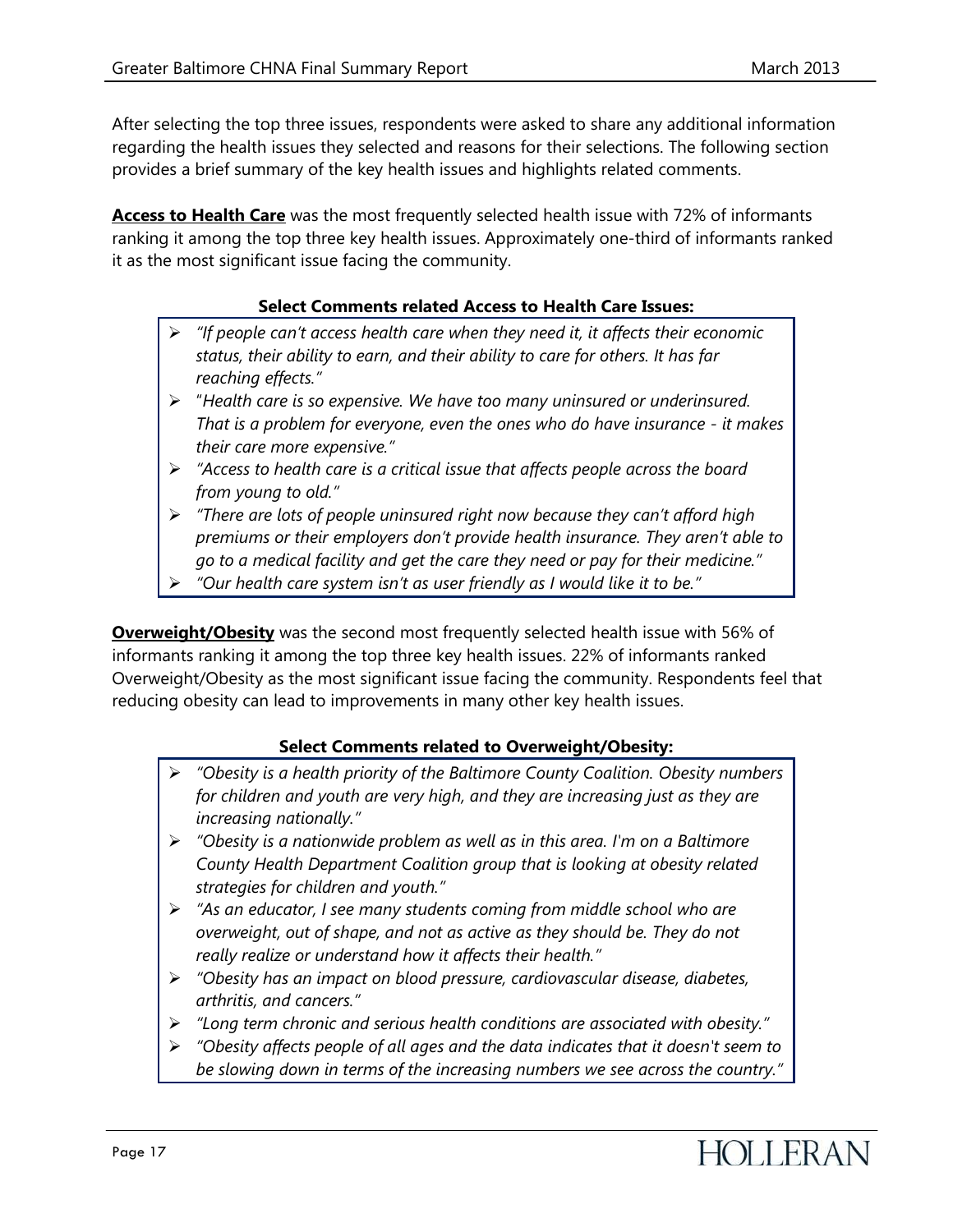**Mental Health/Suicide** was the third most frequently selected health issue with 44% of informants selecting it among the top three key health issues. 22% of respondents ranked mental health as the most significant issue facing the community. Respondents indicated that the resources available for the treatment of mental health issues are insufficient.

#### **Select Comments related to Mental Health:**

- *"It's a significant problem. Research suggests that one out of five will be affected by mental health issues in their lifetime."*
- *"Mental health is a big issue and it affects quality of life in so many ways."*
- *"There need to be more mental health services available for children. Families constantly contact us because their children's mental/behavioral needs are not being met. Their private insurance won't cover it, they are not eligible for a service, or they can't get special education for their child. There are a number of reasons why it's difficult to get help in the mental health area for children."*
- *"Mental health issues often start in late teens or twenties. If you develop cancer, diabetes, or cardiac disease later on, they can complicate chronic disease."*
- *Among the women that come to our organization for services, approximately ninety percent self-report a mental health issue."*

**Diabetes** was the fourth most frequently selected health issue with approximately 33% of key informants ranking it among the top three key health issues.

#### **Select Comments related to Diabetes:**

- *"Diabetes is a major issue in our society. A lot of that is due to poor lifestyle, lack of exercise, poor diet. It affects everyone, children through senior citizens."*
- *"Diabetes is one of the most common issues we see on health assessments."*
- *"Diabetes can lead to serious complications such as vascular, vision, dental problems if it is not kept in control."*

#### **Health Care Access**

#### **Availability of Services**

The second set of questions concerned the ability of local residents to access health care services such as primary care providers, medical specialists, dentists, transportation, Medicaid providers, and bilingual providers. Respondents were provided with statements such as: "Residents in the area are able to access a primary care provider when needed." They were then asked to rate their agreement with these statements on a scale of 1 (Strongly Disagree) through 5 (Strongly Agree). The results are displayed in Table 2.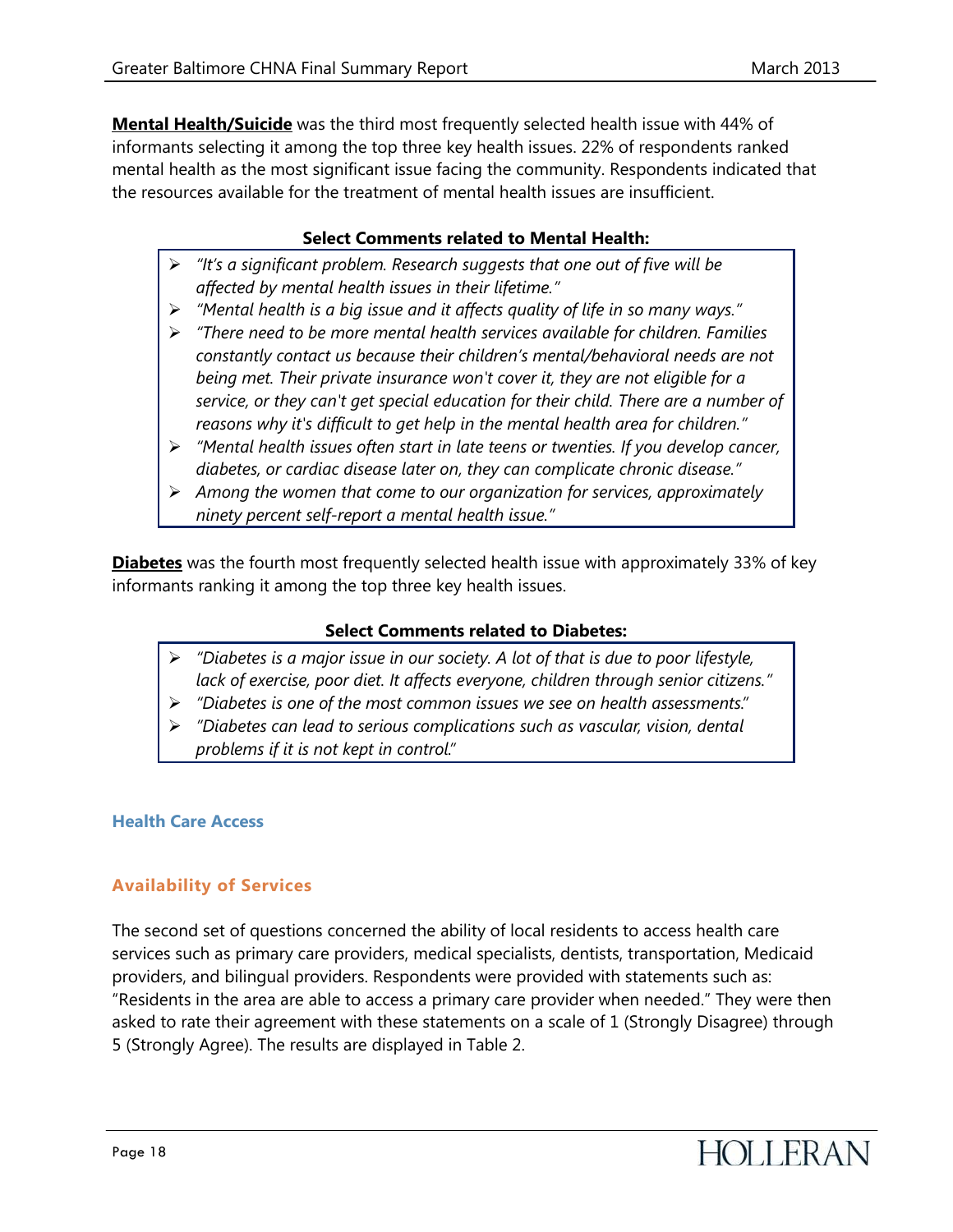#### **"On a scale of 1 (Strongly Disagree) through 5 (Strongly Agree), please rate each of the following statements about Health Care Access."**

| <b>Factor</b>                                                                                                                             | <b>Mean Response</b> | <b>Corresponding Scale</b><br><b>Response</b> |
|-------------------------------------------------------------------------------------------------------------------------------------------|----------------------|-----------------------------------------------|
| Residents in the area are able to access<br>a primary care provider when needed<br>(Family Doctor, Pediatrician, General<br>Practitioner) | 3.06                 | Neither agree nor disagree                    |
| Residents in the area are able to access<br>a medical specialist when needed<br>(Cardiologist, Dermatologist,<br>Neurologist, etc.)       | 2.89                 | Disagree                                      |
| Residents in the area are able to access<br>a dentist when needed.                                                                        | 2.61                 | Disagree                                      |
| There is a sufficient number of<br>providers accepting Medicaid and<br>medical assistance in the area.                                    | 2.39                 | Disagree                                      |
| There is a sufficient number of bilingual<br>providers in the area.                                                                       | 1.78                 | <b>Strongly Disagree</b>                      |
| There is a sufficient number of mental/<br>behavioral health providers in the area.                                                       | 244                  | Disagree                                      |
| Transportation for medical<br>appointments is available to residents<br>in the area when needed.                                          | 2.22                 | Disagree                                      |

#### **Table 2: Mean Responses for Health Care Access Factors**

Health care access appears to be a significant issue in the community. As illustrated in Table 2 and Figure 2, very few informants strongly agree to any of the health care access factors. Most respondents 'Disagree' with community residents' ability to access care. Availability of bilingual providers garnered the highest percent of 'Strongly disagree' responses (45%) and lowest mean response (1.78) compared to the other factors. Availability of mental/behavioral health providers, providers accepting Medicaid, dentists, specialists, and transportation were also concerns.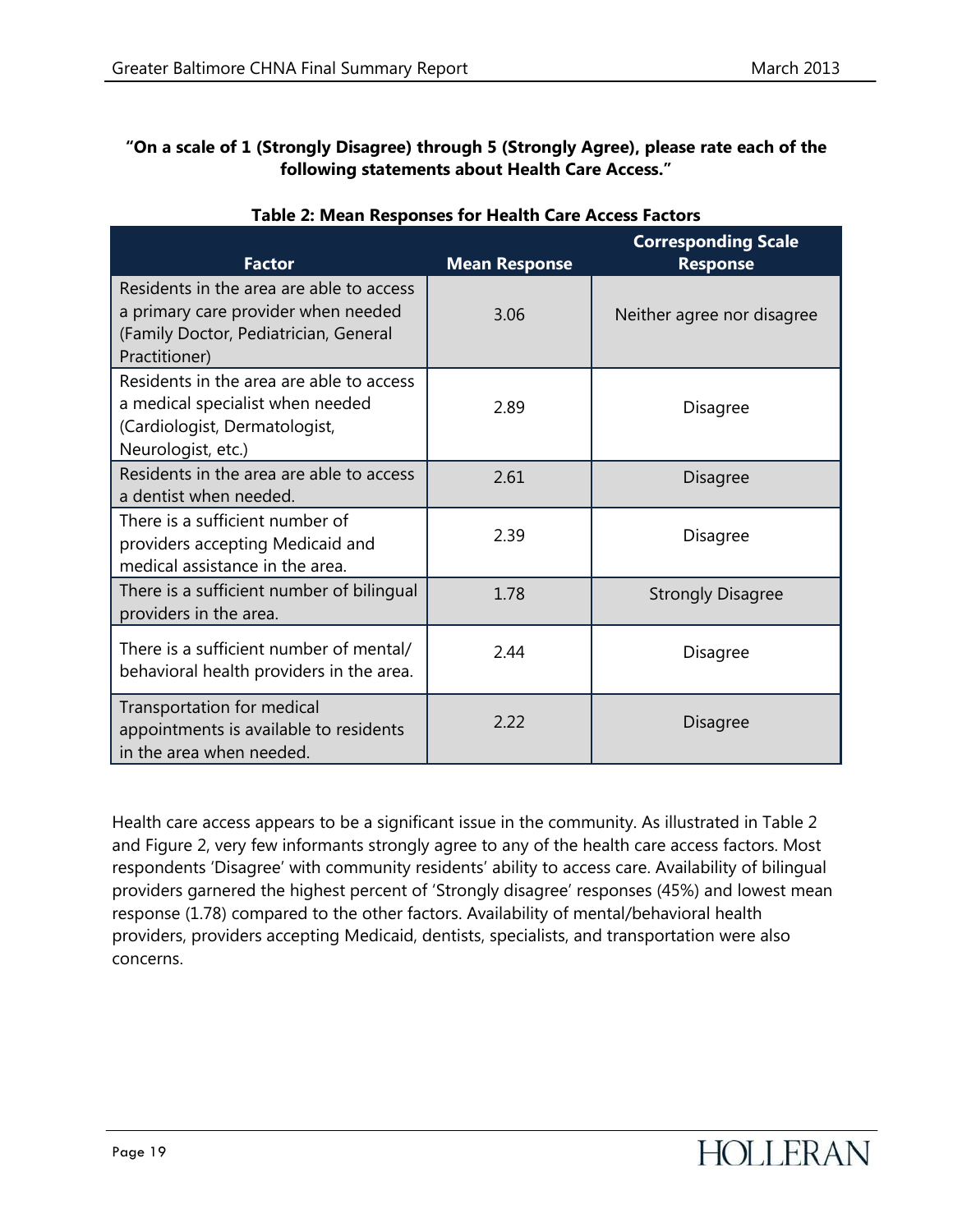

#### **Figure 2: Frequency of responses for health care factors**

#### **Barriers to Health Care Access**

After rating availability of health care services, the informants were asked about the most significant barriers that keep people in the community from accessing health care when they need it. The barriers that were most frequently selected were:

- $\blacktriangleright$  Lack of Health Insurance Coverage
- $\triangleright$  Inability to Pay Out of Pocket Expenses
- $\blacktriangleright$  Lack of Transportation

Table 3 shows the breakdown of the number of respondents who selected each barrier. Barriers are ranked from top to bottom based on the frequency of participants who selected the barrier. Figure 3 shows a graphical depiction of the frequency of selected barriers to health care access.



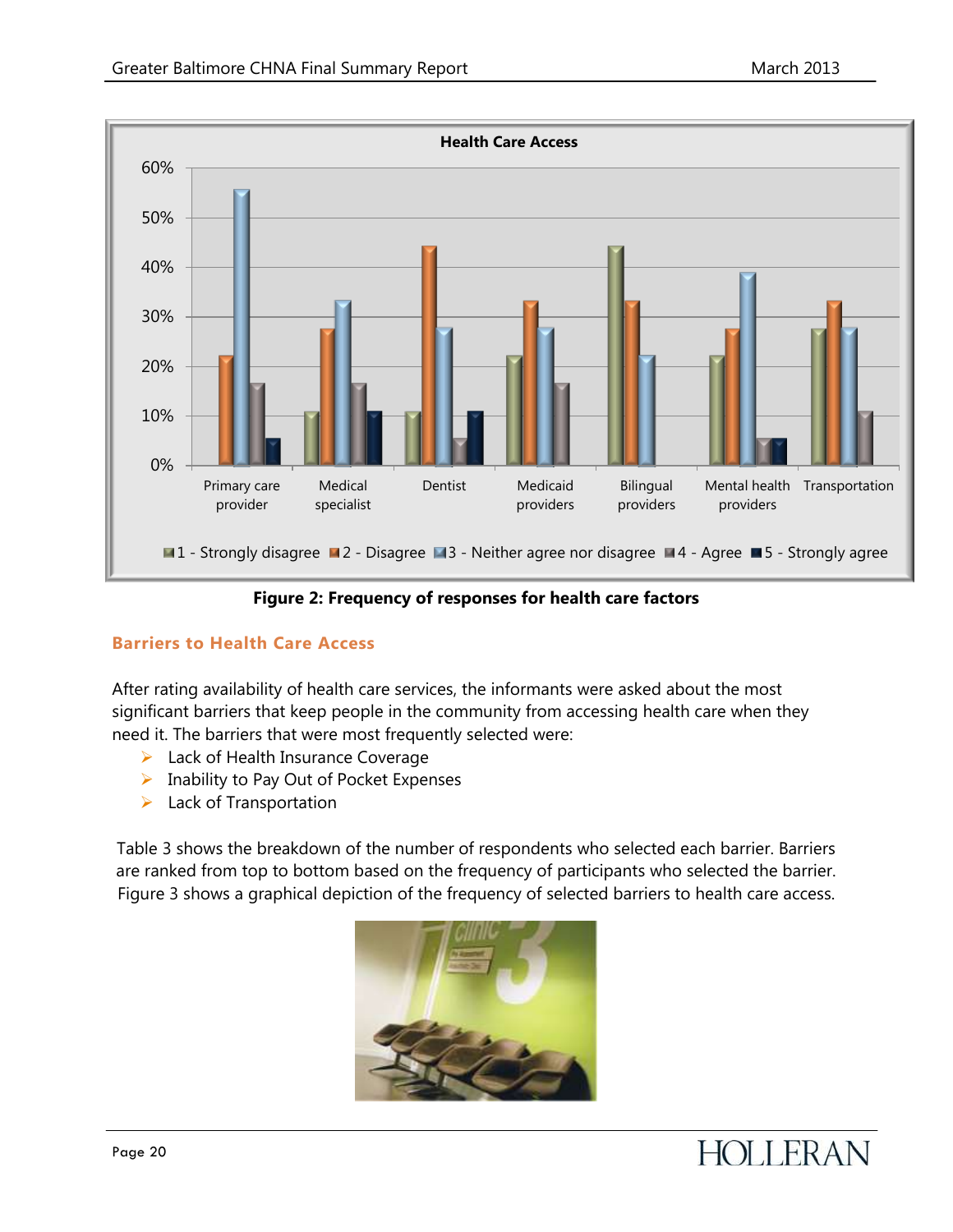#### **"What are the most significant barriers that keep people in the community from accessing health care when they need it?"**

| <b>Rank</b>   | <b>Barrier to Health Care Access</b>                                    | <b>Number of</b><br>respondents<br>who selected<br>the issue |
|---------------|-------------------------------------------------------------------------|--------------------------------------------------------------|
|               | Lack of Health Insurance Coverage                                       | 9                                                            |
| $\mathcal{P}$ | Inability to Pay Out of Pocket Expenses (Co-pays, Prescriptions, etc.)  |                                                              |
| $\mathbf{R}$  | Lack of Transportation                                                  | 6                                                            |
| 4             | Availability of Providers/Appointments                                  |                                                              |
| 5             | Language/Cultural Barriers                                              |                                                              |
| 6             | Time Limitations (Long Wait Times, Limited Office Hours, Time off Work) | 3                                                            |
|               | Inability to Navigate Health Care System                                |                                                              |
| ጸ             | Lack of Trust                                                           |                                                              |

#### **Table 3: Ranking of Barriers to Health Care Access**



#### **Figure 3: Ranking of barriers to health care access**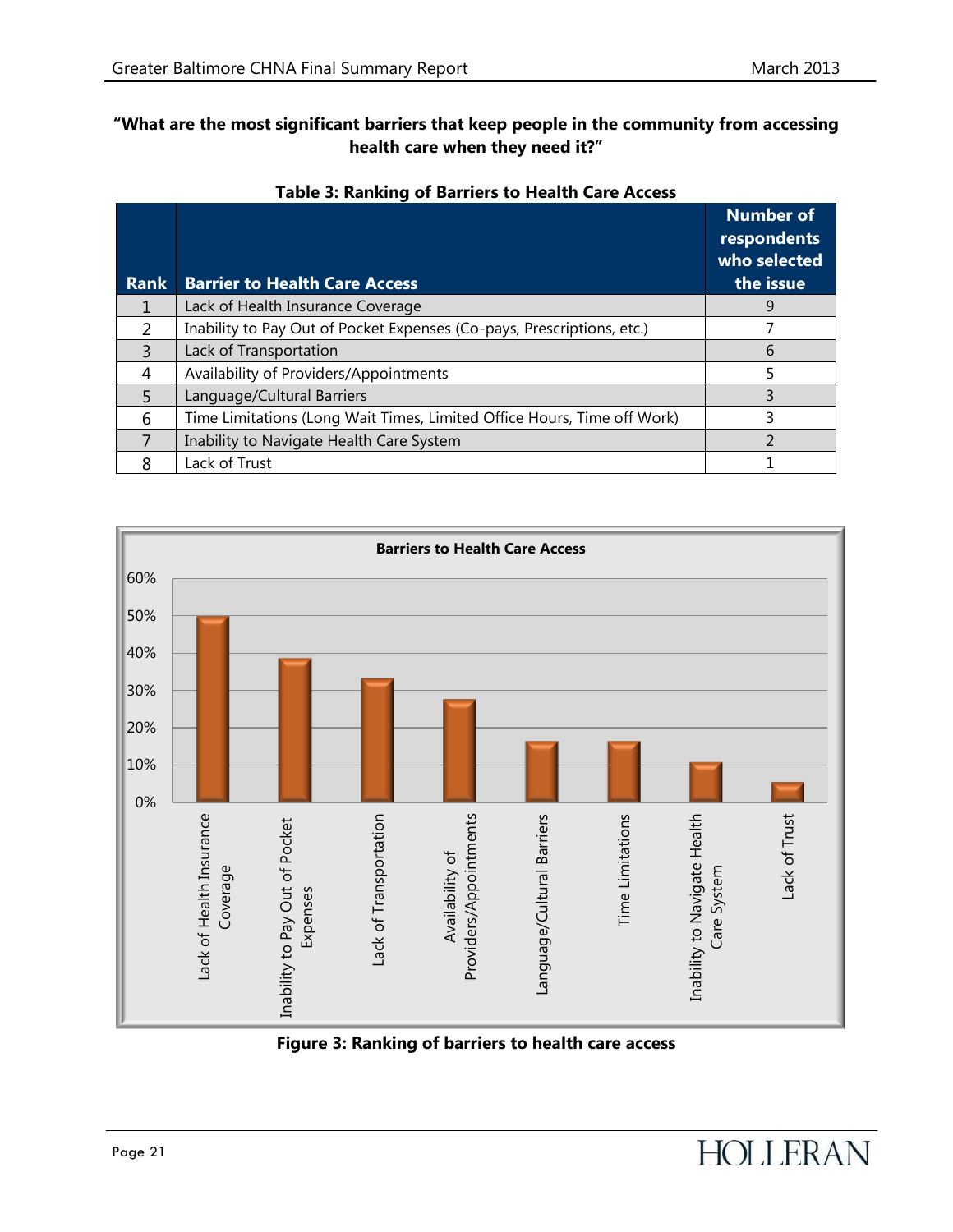After selecting the most significant barriers, informants were asked to share any additional information regarding the barriers to accessing health care.

#### **Select Comments regarding Health Care Access & Barriers:**

- *"One of my primary responsibilities here is transportation, and I can tell you that there are not nearly enough resources to get people to medical care."*
- *"One of the major issues for people in getting the proper health care they need is being able to get to a facility where they will be treated."*
- *"If I have to depend on public transportation, it's very difficult to get around because the transportation system in Baltimore County is very limited and only covers certain routes. To get from one location in the county to another sometimes you have to take a bus into Baltimore City and then back out into Baltimore County to reach your destination."*
- *"Baltimore County is large without a good public transportation system so getting to appointments is difficult."*
- *"Folks without insurance often call local health providers looking for a place to get primary care. Trying to find doctor that does primary care on a sliding scale fee or pro bono is a challenge. It doesn't happen."*

#### **Underserved Populations**

Informants were then asked whether they thought there were specific populations who are not being adequately served by local health services. As seen in Figure 4, the majority of respondents (89%) indicated that there are underserved populations in the community.

#### **"Are there specific populations in this community that you think are not being adequately served by local health services?"**



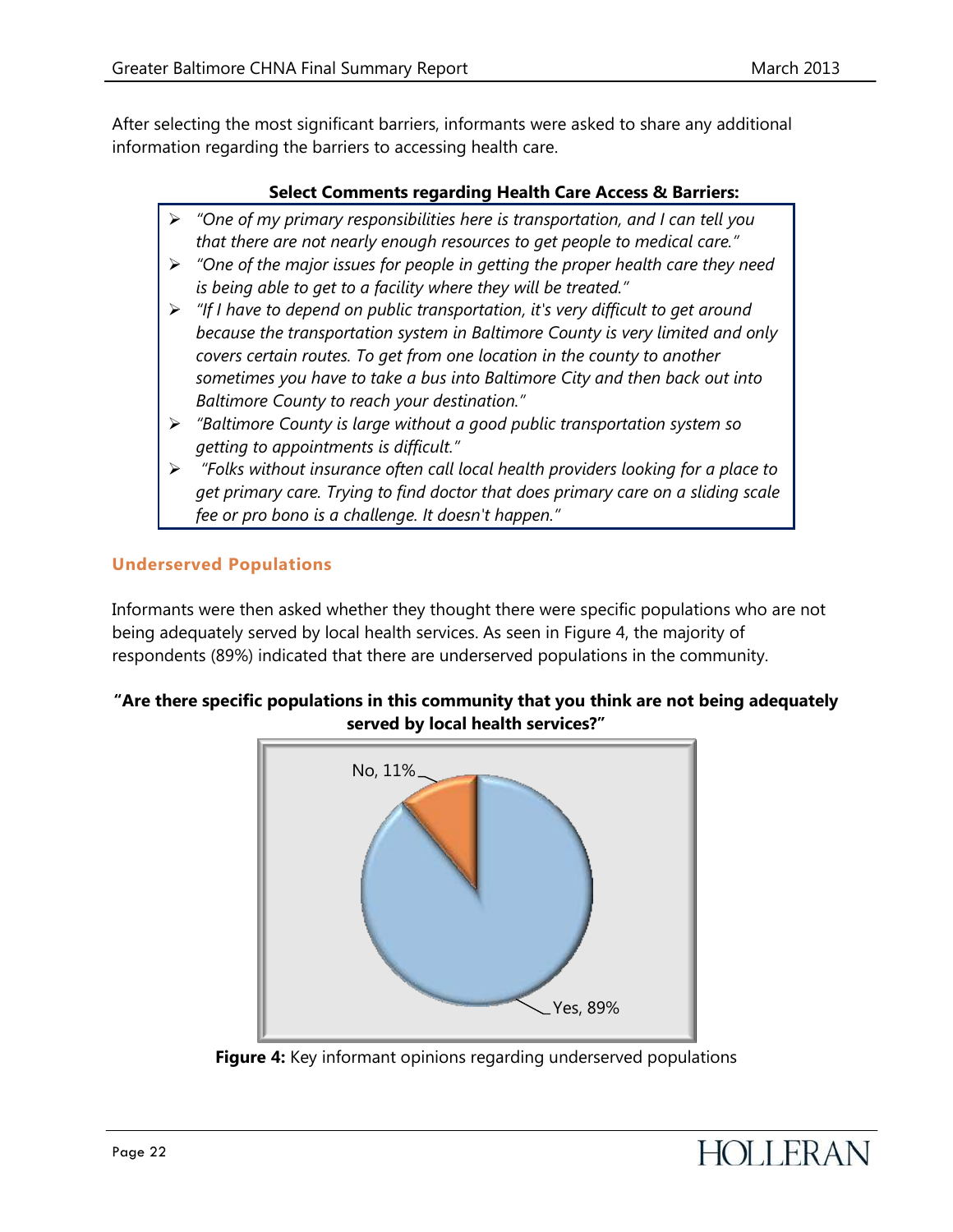Those respondents were asked to identify which populations they thought were underserved. The results can be found in Table 4 below.

|               | <b>Underserved Populations</b>                   | <b>Number of respondents</b><br>who selected population |
|---------------|--------------------------------------------------|---------------------------------------------------------|
|               | Uninsured/Underinsured                           |                                                         |
| $\mathcal{L}$ | Hispanic/Latino                                  | 6                                                       |
| $\mathbf{R}$  | Homeless                                         | 6                                                       |
|               | People with Mental Health/Substance Abuse Issues | 4                                                       |
| 5             | Black/African-American                           | 3                                                       |
| 6             | People with Disabilities                         |                                                         |
|               | Low-income/Poor                                  | 2                                                       |
| 8             | Immigrant/Refugee                                | $\mathcal{P}$                                           |
| 9             | Children/Youth                                   |                                                         |
| 10            | Young Adults                                     |                                                         |
| 11            | Veterans                                         |                                                         |

| <b>Table 4: Underserved Populations</b> |  |
|-----------------------------------------|--|
|                                         |  |

#### **Select Comments regarding Underserved Populations:**

- *"With significant Hispanic and immigrant populations, I think the language barrier is a big concern for health care."*
- *"The diversity of our population means we have to think twice about how we deliver services which includes bringing in bilingual staff and translators."*
- *"If they have a language barrier and are not able to read or speak English, they have no idea where to go for services."*
- *"Undocumented immigrants are often afraid to go to health care facilities for fear they will be turned into immigration so they forgo medical treatment."*
- *"We have undocumented individuals that do not get served adequately."*
- *"Based on a recent analysis of the managed care organizations that serve the Medicaid program, only 50% of the Medicaid recipients in the program are getting the substance abuse services that they need."*
- "*I think the medical assistance population doesn't feel welcomed or treated with respect. I know my daughter has medical assistance, and I can see the difference in the treatment she gets versus what I get with private insurance."*
- "*Most doctors don't have adjustable examination tables to accommodate people who are in wheelchairs. Also, waiting rooms are not designed to accommodate people in wheelchairs, they are usually stuck in the middle of the room where they are in the way and feel they stick out like a sore thumb."*
- "*Education about disabilities should be provided for medical providers when they begin medical training."*
- *"Deaf and hard of hearing individuals are not being adequately served. Virtually no doctor or dentist uses sign language."*
- *"People are generally uneducated on how to deal with someone with autism."*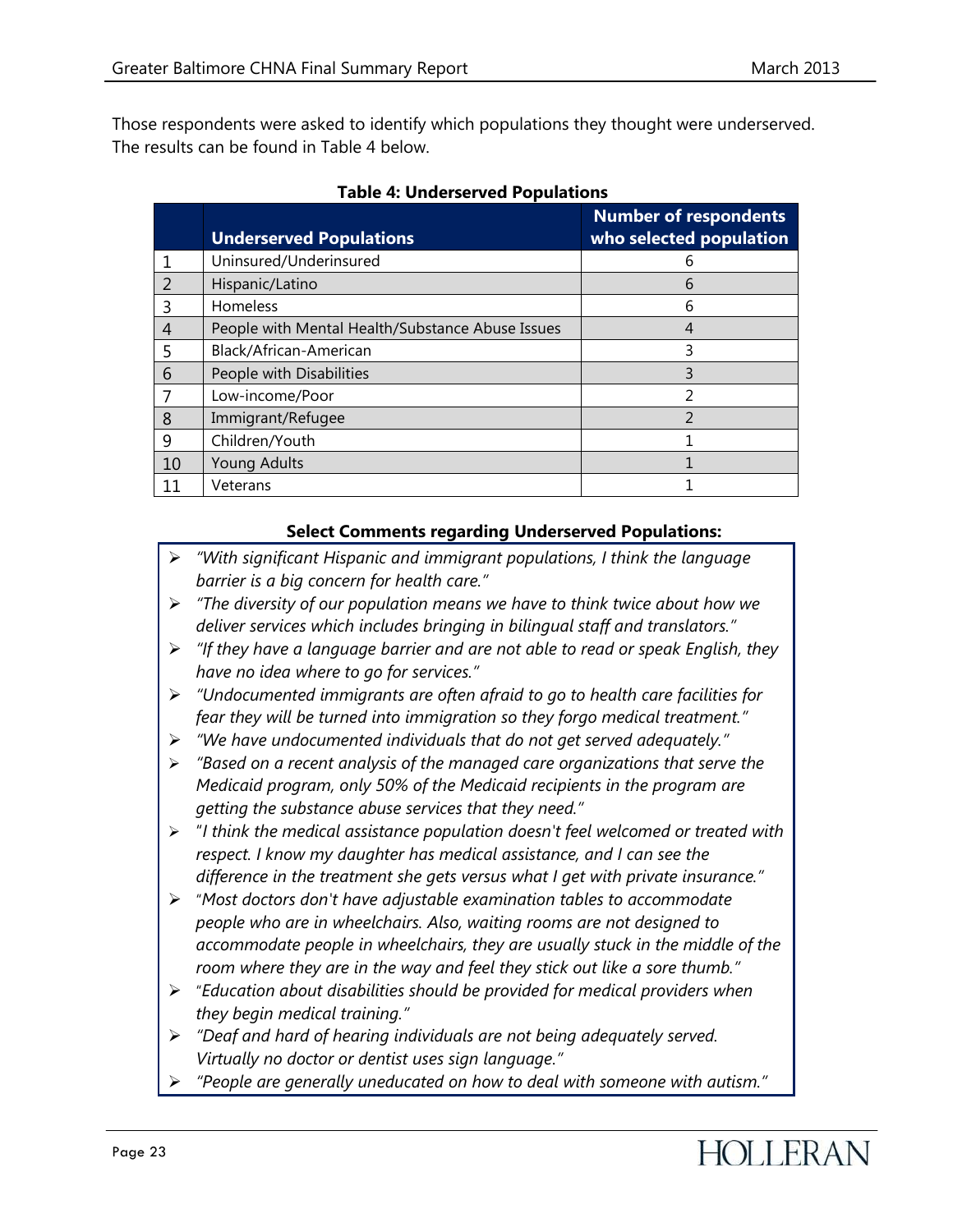- *"There are many veterans that are part of the homeless populations whose needs aren't being addressed."*
- *"We have lots of homeless women who use our services who suffer from severe mental illness and don't have access to the mental health that they need."*
- *"We're seeing an increase in older adults (ages 60 to 64) who are unemployed but not eligible for Medicare yet. Those people are falling between the cracks."*
- *"Many young adults are uninsured and don't have access to primary preventative care."*
- *"The numbers show African American men have poor health indicators. To me, that's a population that's not served well."*

#### **Health Care for Uninsured/Underinsured**

Next, the informants were asked to select where they think most uninsured and underinsured individuals go when they are in need of medical care. Table 5 and Figure 5 show the results.

#### **In general, where do you think MOST uninsured and underinsured individuals living in the area go when they are in need of medical care?**

**Table 5: Ranking of Where Uninsured and Underinsured Individuals Receive Medical Care**

| Rank | <b>Location</b>            | Number of respondents  Percent of respondents<br>who selected location | who selected location |  |
|------|----------------------------|------------------------------------------------------------------------|-----------------------|--|
|      | Hospital Emergency Dept.   | 18                                                                     | 88.9%                 |  |
|      | Walk-in/Urgent Care Center |                                                                        | 5.6%                  |  |
|      | Don't Know                 |                                                                        | 5.6%                  |  |



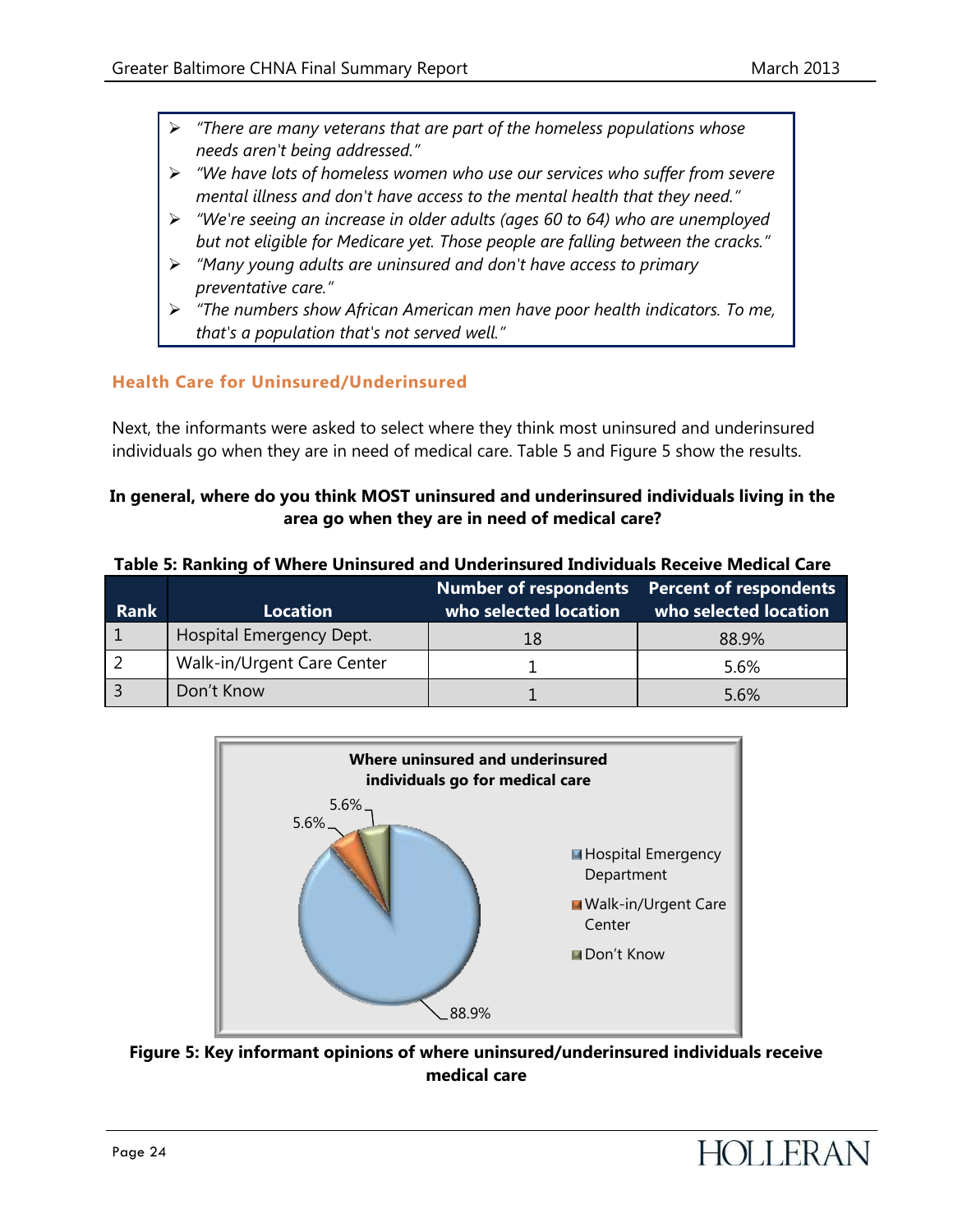The majority of respondents (88.9%) indicated that most uninsured and underinsured individuals go to the Hospital Emergency Department for medical care. Respondents stated that people use the Emergency Department for non-emergency care for a number of reasons:

- $\triangleright$  They do not have health insurance coverage.
- $\triangleright$  They are seeking financial assistance/charity care.
- $\triangleright$  They believe the ED is the only place they can't be turned away.
- $\triangleright$  They believe they have no other options.
- $\blacktriangleright$  Lack of primary care providers
- $\blacktriangleright$  Lack of urgent care centers
- $\triangleright$  ED is accessible and open 24/7.
- $\triangleright$  They do not know where else to get care.

Several informants mentioned that there is a need for education around appropriate use of emergency services and navigating the health care system.

#### **Resources Needed to Improve Access**

Respondents were asked to identify key resources or services they felt would be needed to improve access to health care for residents in the community. Table 6 includes a listing of the resources mentioned ranked in order of the number of mentions. Many Key Informants indicated that there was a need for Transportation. Informants also felt there was a need for more Health Education, Information, and Outreach. Several informants mentioned that mental health and substance abuse services are inadequate. In addition, respondents suggested that additional free and low cost medical and dental services would help improve access.

| <b>Rank</b>    | <b>Resources Needed</b>               | <b>Number of Mentions</b> |
|----------------|---------------------------------------|---------------------------|
| 1              | Transportation                        |                           |
| $\mathfrak{D}$ | Health Education/Information/Outreach |                           |
| 3              | <b>Mental Health Services</b>         | 5                         |
| 4              | <b>Substance Abuse Services</b>       | 5                         |
| 5              | Free/Low Cost Medical Care            | 5                         |
| 6              | Free/Low Cost Dental Care             | 3                         |
| 7              | <b>Bilingual Services</b>             | $\mathcal{P}$             |
| 8              | <b>Health Screenings</b>              | 2                         |
| 9              | <b>Prescription Assistance</b>        | っ                         |
| 10             | <b>Medical Specialists</b>            |                           |
| 11             | <b>Primary Care Providers</b>         |                           |
| 12             | Free/Low Cost Recreational Programs   |                           |
| 13             | Assistance for Elderly                |                           |
| 14             | <b>Homeless Medical Services</b>      |                           |

#### **Table 6: Listing of Resources Needed in the Community**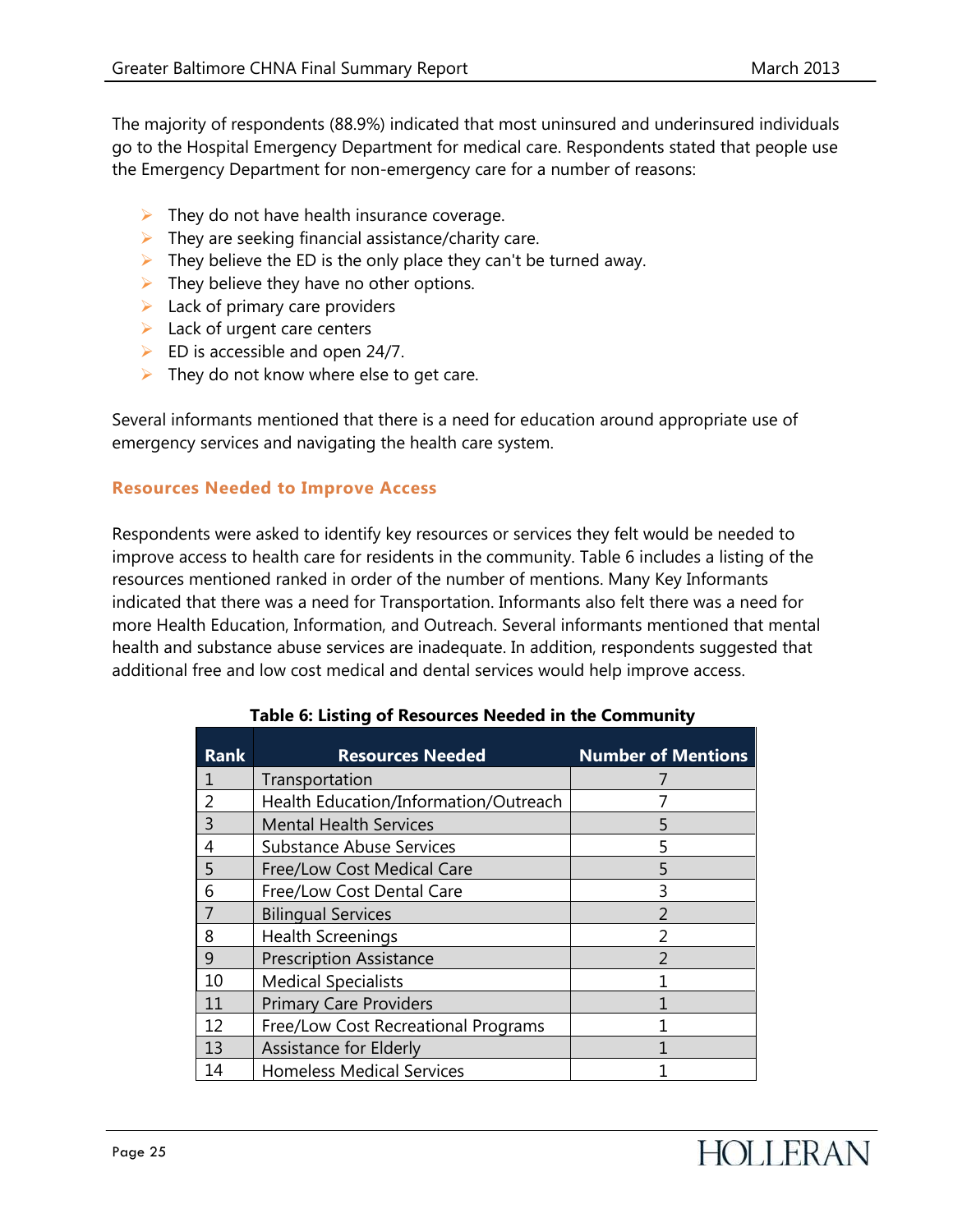#### **Challenges & Solutions**

The final section of the survey focused on challenges to maintaining healthy lifestyles, perceptions of current health initiatives, and recommendations for improving the health of the community.

When asked what challenges people in the community face in trying to maintain healthy lifestyles like exercising and eating healthy, participants suggested the following common challenges:

- Cost/Access
- > Motivation/Effort
- $\triangleright$  Time/Convenience
- $\blacktriangleright$  Education/Knowledge

Several participants indicated that cost is a barrier. They explained that healthy foods like fresh fruits and vegetables can be expensive, and unhealthy food is often cheaper. Participants also mentioned that gym memberships and fitness programs can be expensive. In addition, informants expressed concerns about lack of awareness and education.

#### **Select Comments regarding Challenges to Maintaining Healthy Lifestyles:**

- *"Different cultures have different food preferences and tastes. Many people have grown up on a diet that isn't healthy. Getting people to change their culture and traditions related to eating is very difficult."*
- *"People are being forced to make economic choices that can affect their access to better health care, better food choices, and wellness programs."*
- *"If you're working two jobs to support your family, you really don't have time to exercise or the finances to purchase fresh foods."*
- *"There are people whose food choices are limited to the food store on the corner. We encourage them to eat fruit and vegetables, but when they go to the store they don't have fruits and vegetables."*
- *"People have difficulty affording healthy foods and affording their prescriptions."*
- *"Many people do not have the budget or the education to make healthy eating choices."*
- *"We don't have enough parks in the area. There's not adequate outdoor space for children in terms of the field space for recreational sports and pathways for adults. The safety of playgrounds in high population areas is a big barrier as well."*
- *"We need comprehensive physical education programs in Greater Baltimore area schools.*

Respondents were asked "What is being done well in the community in terms of health and quality of life?" Overall, there were many positive comments about programs in the community; however, it is important to note that some informants felt that not enough was being done and that there was still a lot of work needed to improve community health.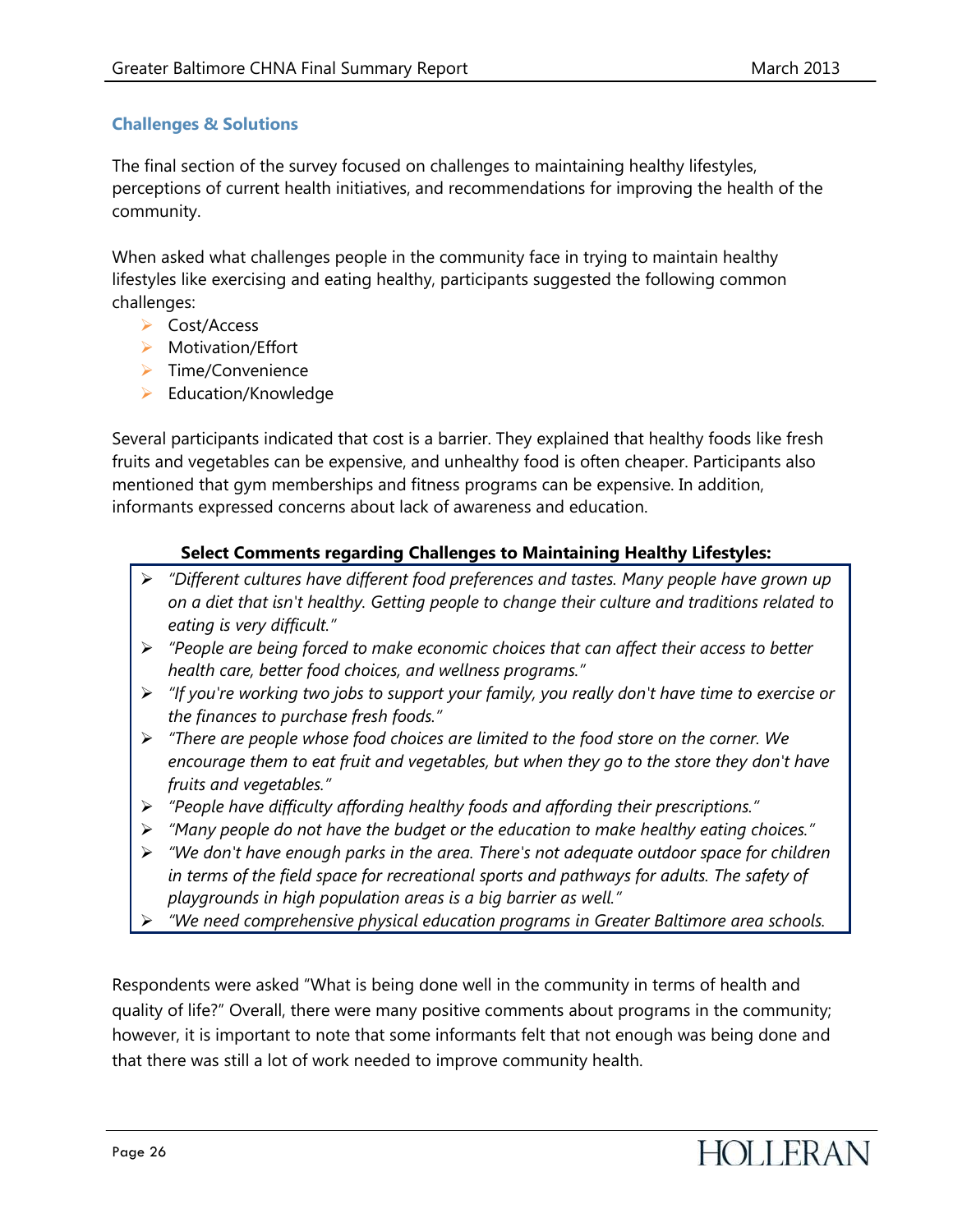#### **Select Comments regarding What is Being Done Well:**

- *"I think the hospitals in our area are an asset. We are very fortunate to have the hospitals that we have."*
- *"There is a coalition formed in the county, and there are groups and councils that are looking at specific issues."*
- *"The county has a rich library system which is an asset if people take advantage of it."*
- *"The hospitals have been reaching out with some successful community outreach programs."*
- *"We are very lucky to have so many high quality health care systems in the area as well as institutions like Towson University, Community College of Baltimore County (CCBC), and Johns Hopkins. I think that is a huge resource for all of us. We are fortunate."*
- *"I think the clinic is an asset - we are trying to educate people about healthy eating and weight management along with treating their chronic conditions."*
- *"I think we do as good as any other community with schools, government, and community organizations doing their part to inform and provide what they can."*
- *"I think the Baltimore area has outstanding leaders in health and the availability of numerous academic institutions. They help secure funding to various innovative and evidence-based practices."*
- *"One of the things I've recently discovered is the United Way help line. They have quite an incredible help line about everything - medical services, shelters, child abuse - all kinds of things. It's been a very good resource in my line of work to refer people to United Way to get the services they need."*
- *"I think awareness is up. I think people are more aware that we have a problem and I think they are looking for the solution to fix it."*
- *"I think one of the biggest assets we have in this community for homeless services is Health Care for the Homeless. They are doing lots of good work in terms of educating and advocating for homeless folks, and providing health care and mental health and substance abuse services, but I think we need more."*
- *"I think as a community that we're much more aware of the importance of prevention."*
- *"In general, Maryland is a pretty progressive state when it comes to health care. We have a lot of model programs, in fact many of the practices listed in the Affordable Care Act; we were already doing in the state, like extending insurance coverage for young adults."*
- *"Recently, there's been a lot of emphasis put on children's health and working through the school system to improve health, which I think is working well."*
- *"I think it's an asset that we have three very strong medical facilities so close together as well as the University being there as a resource. I think they've made great strides in using their relationships to benefit the community."*
- *"We have active recreation centers in the community."*
- *"Baltimore County has been working hard to improve its bike trails."*
- *"There are tremendous resources in Baltimore County so I don't think it's a matter of bringing additional resources in. It's a matter of making those resources accessible to a greater amount of people in the population."*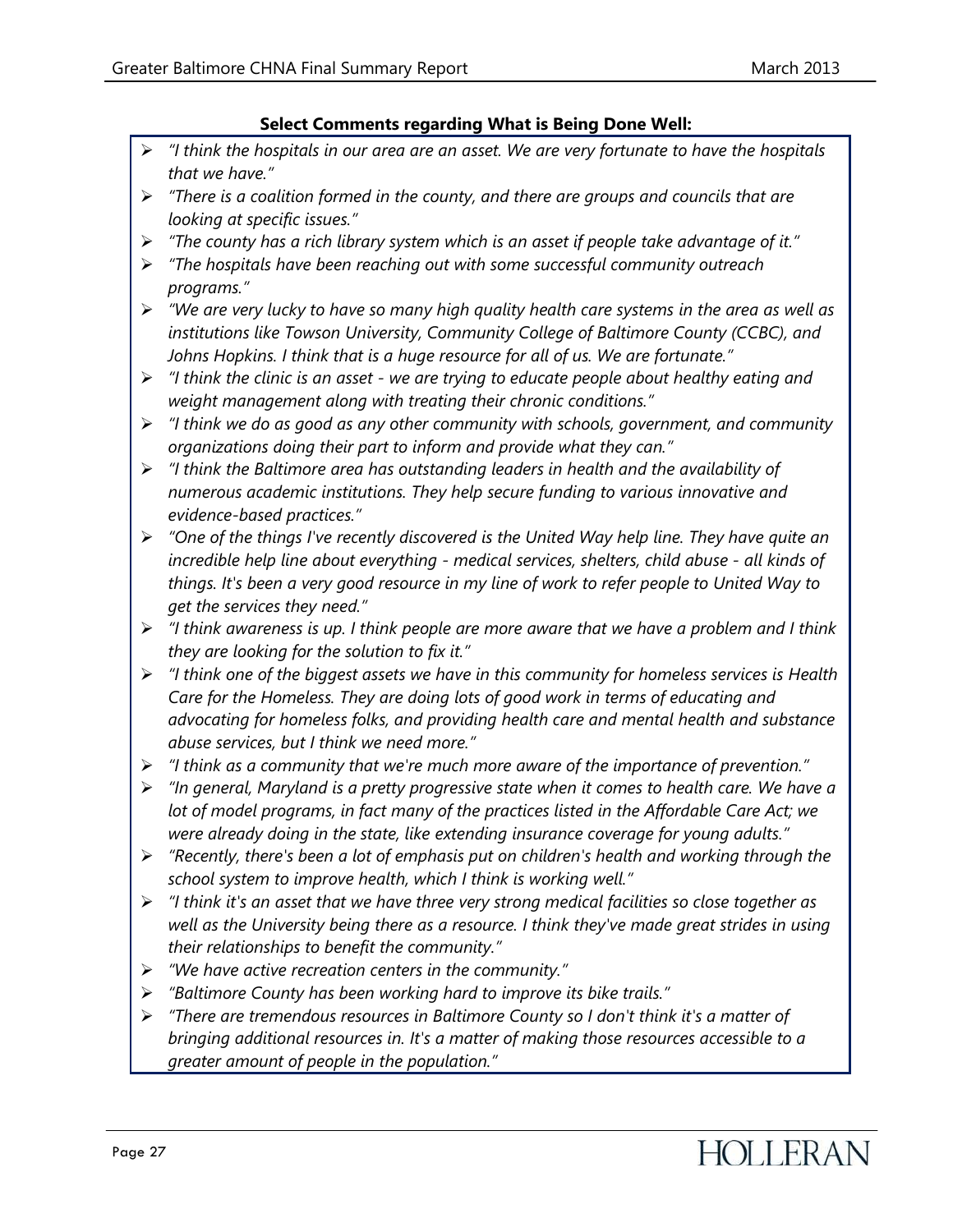Next, key informants were asked "What recommendations or suggestions do you have to improve health and quality of life in the community?" Several major themes emerged from the comments including the following:

- ▶ Increased Awareness/Education/Community Outreach
- **IMP** Improved Access to Affordable Medical, Dental, and Mental Health Care
- **▶ Increased Collaboration & Coordination**

#### **Select Comments regarding Recommendations to Improve Health:**

- *"More health education with practical examples and suggestions on how to apply changes to their daily life."*
- *"The schools should offer health education and physical education to students and their families."*
- *"Better education for medical providers about people with disabilities."*
- *"More outreach is needed. I think the outreach the hospitals do should continue, but there should be more of it. The community should be flooded with information of where to go for what."*
- *"The hospitals need to get out into the community more."*
- *"We need more clinics and places where people who are uninsured or underinsured can go to get the services they need."*
- *"Local hospitals should work to build partnerships with local non-profits and become active partners in the Health Coalition."*
- *"We need to look at transportation as being one of the major access barriers for people in the community and either invest in expanding existing programs or possibly create some new programs."*
- *"It's important to be aware of culture, cultural values and norms to be culturally sensitive in how you present information because that affects how the information is received."*
- *"We need more bilingual staff to work with people who do not speak English."*
- *"We should focus on coordinated programs that support people with various health conditions and educate on healthy lifestyle choices.*
- *"Continue and expand wellness campaigns focused on promoting healthy behaviors – eating healthy, exercising, and quitting smoking."*
- *"There is a need for better community services so people with mental illness and addiction needs do not end up in the emergency room unnecessarily."*
- *"Make sure people have insurance and then set up a community system of accountable care organizations where hospitals are working with community providers for increased access to affordable services."*
- *"Offer mobile crisis services at the emergency room to divert people to more appropriate places for them to get care that is less costly for the system."*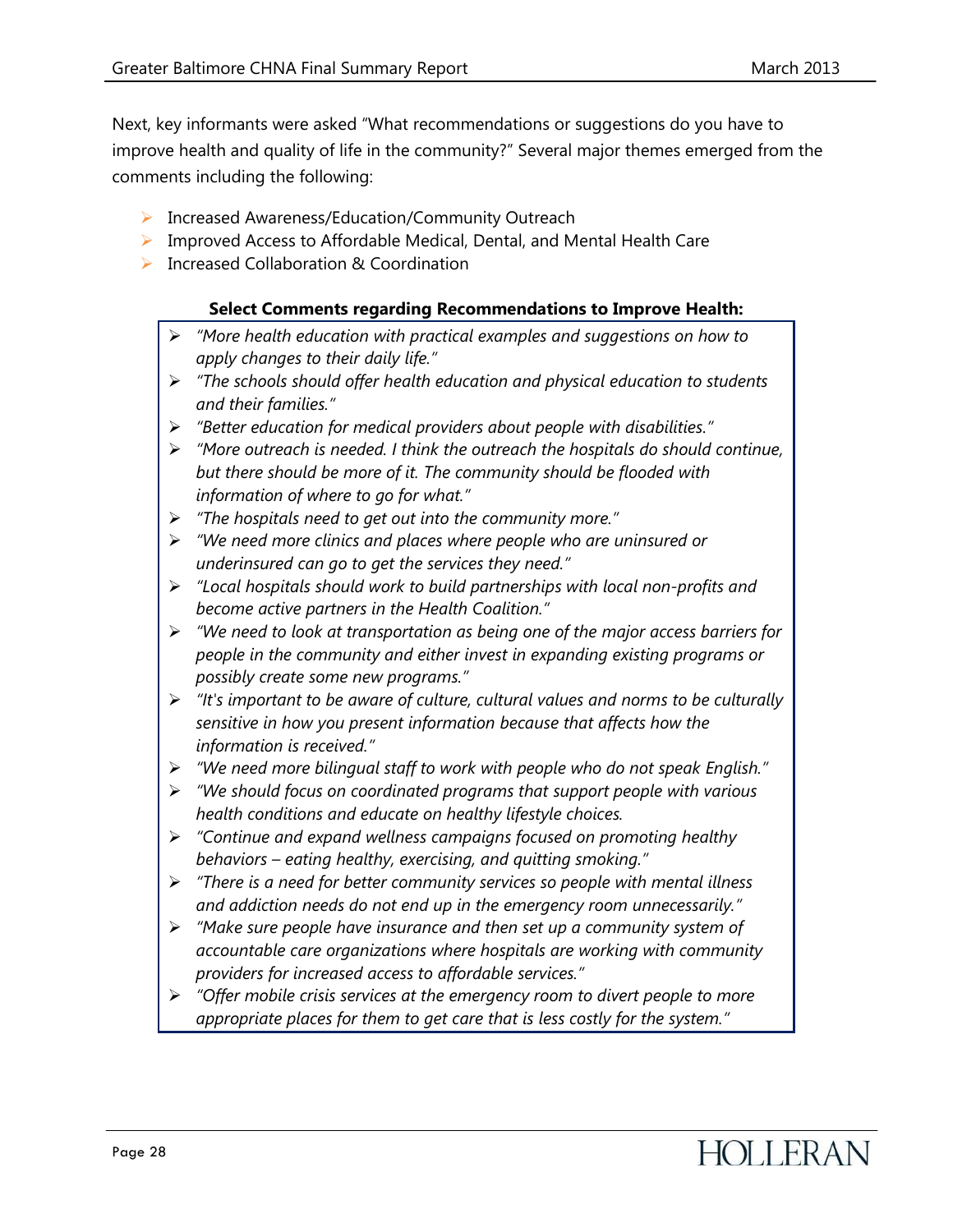### <span id="page-29-0"></span>**FINAL THOUGHTS**

Many of the key informants expressed appreciation for the opportunity to share their thoughts and experiences and indicated interest and support for efforts to improve community health. Based on the feedback from the key informants, the following issues were identified as areas of opportunity for the local community.

#### **Areas of Opportunity**

- $\triangleright$  Access to Health Care
- $\triangleright$  Mental Health
- ▶ Overweight/Obesity
- $\triangleright$  Chronic Health Issues (Diabetes, Heart Disease, Cancer)

## <span id="page-29-1"></span>**V. OVERALL ASSESSMENT FINDINGS & CONCLUSIONS**

#### <span id="page-29-2"></span>**COMMUNITY HEALTH ISSUES**

While the research components for the Community Health Needs Assessment yield different perspectives and information, some common themes emerged. The following list outlines key health issues that were identified.

#### *Access to Health Care*

Access to Health Care is a national health issue that can make it difficult to address other community health problems. Overall, Access to Health Care statistics are favorable for the Greater Baltimore area. The majority of Greater Baltimore residents have health insurance coverage and have visited a doctor for a routine checkup within the past year. However, not everyone is insured and a significant proportion of the population reported difficulty affording care. Key Informants selected Access to Health Care as the number one health issue facing the Greater Baltimore community, and they discussed underserved populations and barriers to seeking care at length. A number of barriers contribute to access issues including lack of awareness and education, lack of transportation, and language barriers. In addition, local infant mortality rates are elevated compared to the state and nation which suggests that access to adequate prenatal care and education may be an issue in the Greater Baltimore area.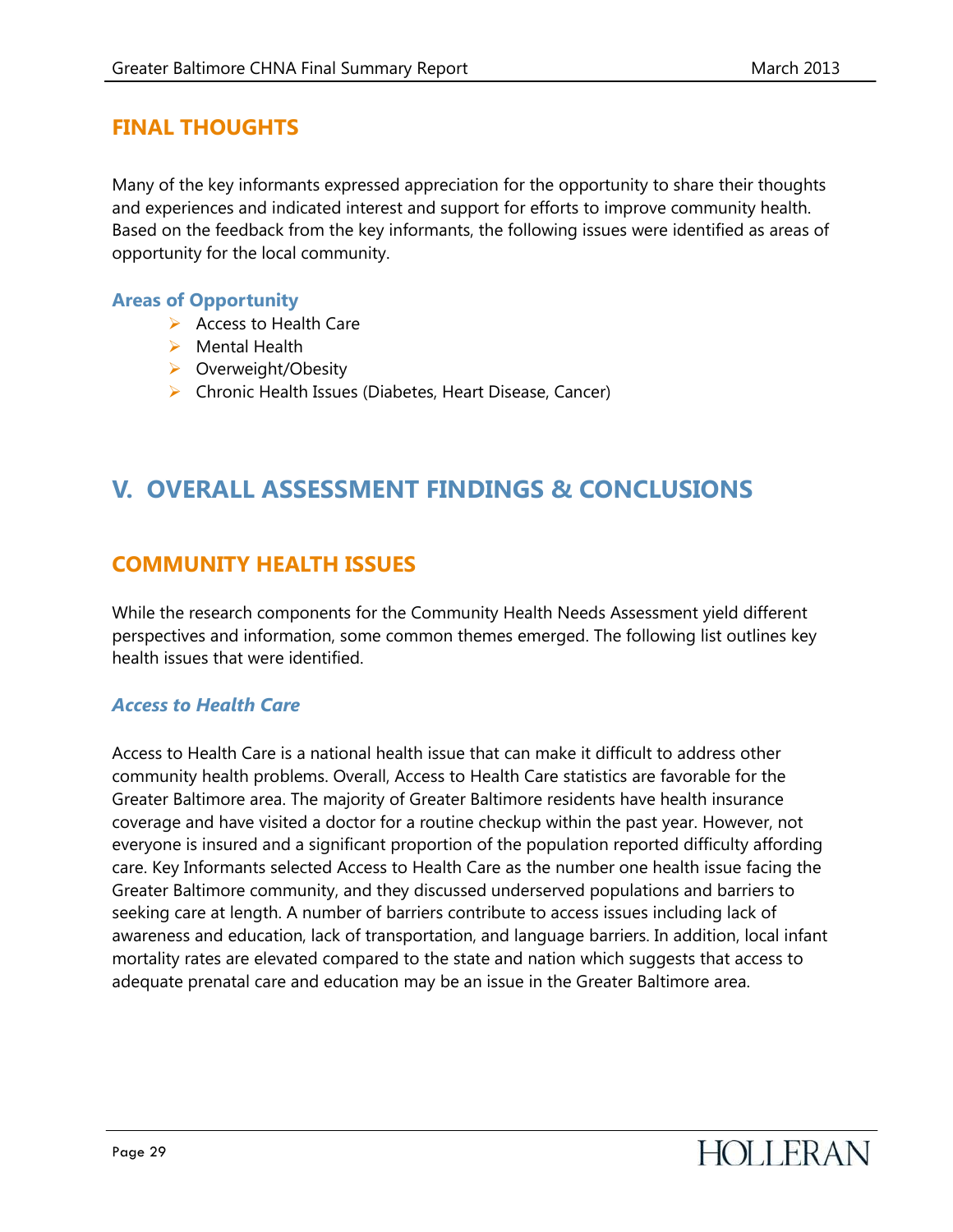#### *Overweight/Obesity*

Based on the results of the Maryland Behavioral Risk Factor Surveillance System, nearly twothirds of Greater Baltimore adults are considered overweight or obese with more than 30% of adults considered to be obese. These statistics are worse than the state and the nation. Overall, Key Informants ranked Overweight/Obesity as the second most significant health issue facing the community. Physical inactivity, poor nutrition habits, and lack of access to healthy foods contribute to Overweight/Obesity issues. Overweight/Obesity issues are known risk factors for many chronic diseases including diabetes, cancer, and heart disease.

#### *Mental Health*

According to data from the Maryland Behavioral Risk Factor Surveillance System, a higher proportion of Greater Baltimore residents indicate they have been diagnosed with a depressive disorder compared to Maryland. Greater Baltimore residents are also more likely to be chronic drinkers compared to the state and Nation. In addition, Key Informants ranked Mental Health as the third most significant health issue facing the community. Informants emphasized the need for education, prevention, treatment, and support services.

#### *Chronic Health Conditions (Diabetes, Heart Disease, Cancer, Asthma)*

Maryland Behavioral Risk Factor Surveillance System data indicates that Greater Baltimore residents are more likely to report having cancer, heart attacks, and asthma compared to Maryland residents overall. In addition, overall mortality rates and mortality rates for certain chronic conditions (heart disease, cancer, chronic lower respiratory disease, stroke) are higher in the Greater Baltimore area compared to Maryland and the U.S. as a whole. Risk factors for these chronic diseases (obesity, tobacco use, and alcohol use) are also higher in Greater Baltimore compared to the rest of the state and nation. Key Informants also expressed concern for chronic health conditions. Specifically, they ranked Diabetes as the fourth most significant health issue facing the community. Key Informants suggested that community health efforts should focus on community outreach and awareness, health education and prevention, chronic disease management, coordinated care, and access to services.

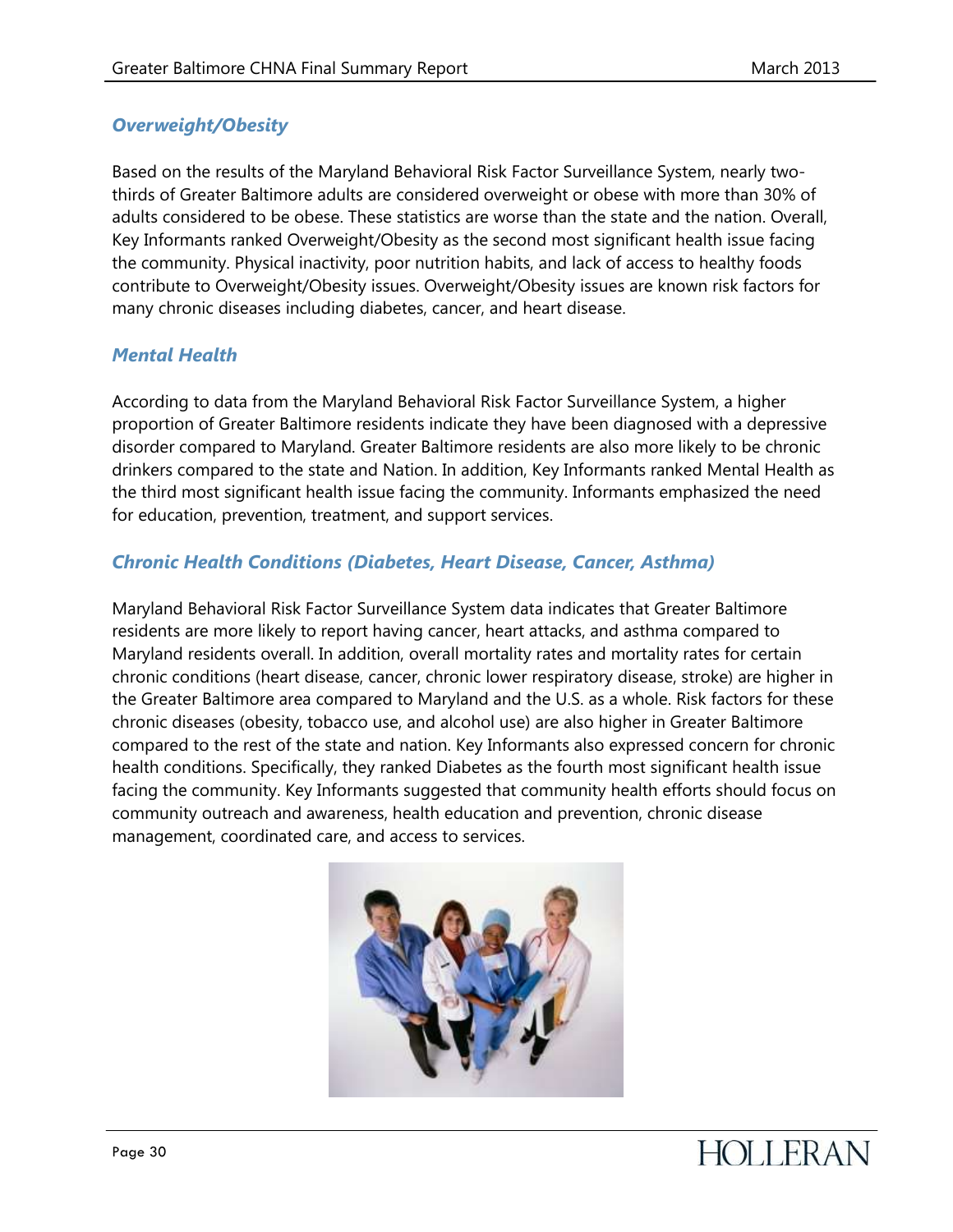#### **APPENDIX A: SECONDARY DATA PROFILE REFERENCES**

- Centers for Disease Control and Prevention. (2012). *BRFSS annual survey data.* Retrieved from http://www.cdc.gov/brfss/technical\_infodata/surveydata.htm
- Centers for Disease Control and Prevention. (2008). *National vital statistics system*.

Retrieved from http://www.cdc.gov/nchs/nvss.htm

Centers for Disease Control and Prevention. (2009). *National vital statistics system*.

Retrieved from http://www.cdc.gov/nchs/nvss.htm

Centers for Disease Control and Prevention. (2010). *National vital statistics system*.

Retrieved from http://www.cdc.gov/nchs/nvss.htm

Centers for Disease Control and Prevention. (2011). *National vital statistics system*.

Retrieved from http://www.cdc.gov/nchs/nvss.htm

Centers for Disease Control and Prevention. (2012). *National vital statistics system*.

Retrieved from http://www.cdc.gov/nchs/nvss.htm

- Maryland Behavioral Risk Factor Surveillance System. (2012). *BRFSS – 2011 results*. Retrieved from http://www.marylandbrfss.org/cgi-bin/broker.exe
- Maryland Department of Health and Mental Hygiene. (2008). *Vital statistics administration:*

*reports and vital statistics*. Retrieved from

http://dhmh.maryland.gov/vsa/SitePages/reports.aspx

Maryland Department of Health and Mental Hygiene. (2009). *Vital statistics administration:* 

*reports and vital statistics*. Retrieved from

http://dhmh.maryland.gov/vsa/SitePages/reports.aspx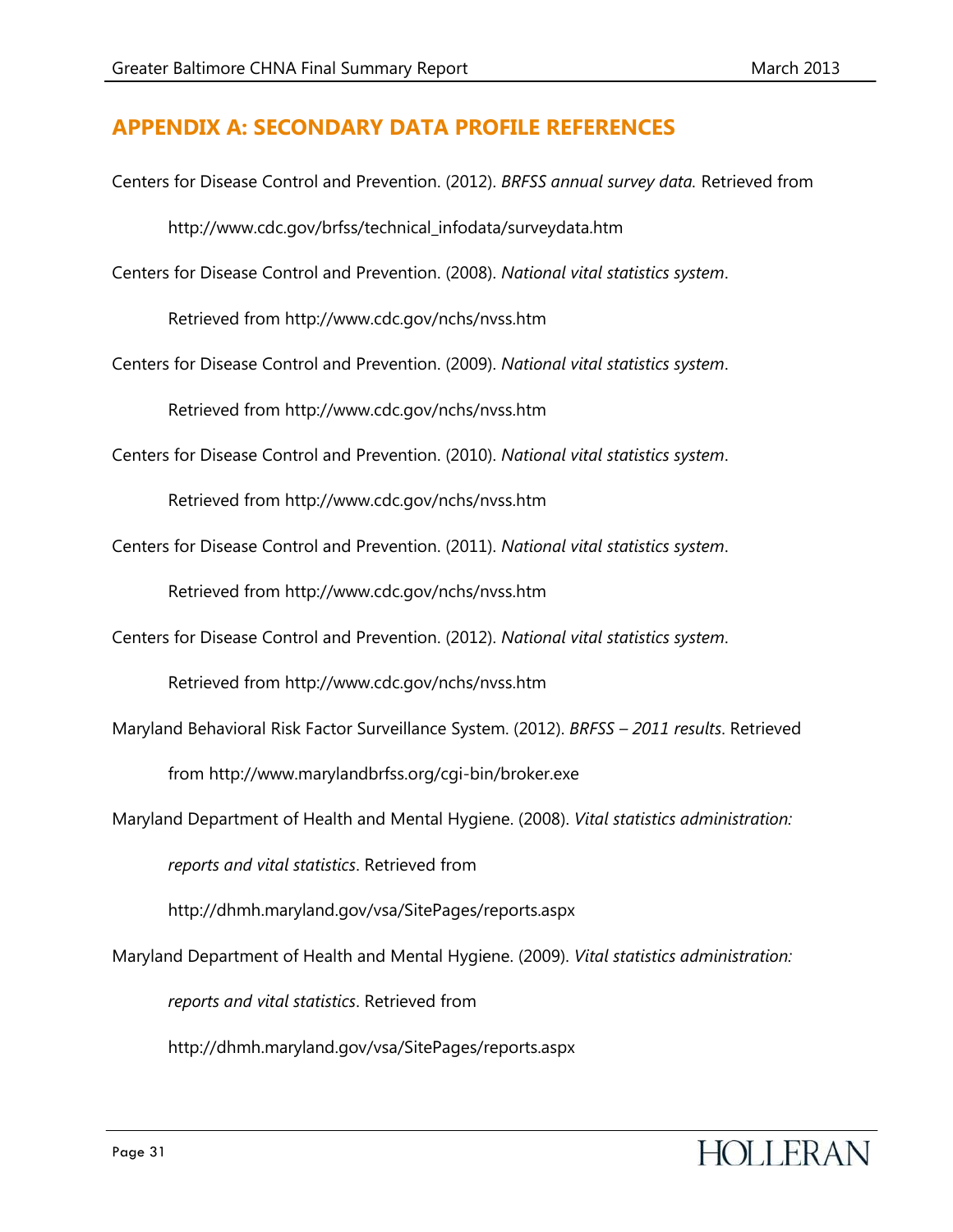Maryland Department of Health and Mental Hygiene. (2010). *Vital statistics administration:* 

*reports and vital statistics*. Retrieved from

http://dhmh.maryland.gov/vsa/SitePages/reports.aspx

Maryland Department of Health and Mental Hygiene. (2011). *Vital statistics administration:* 

*reports and vital statistics*. Retrieved from

http://dhmh.maryland.gov/vsa/SitePages/reports.aspx

Maryland Department of Health and Mental Hygiene. (2012). *Vital statistics administration:* 

*reports and vital statistics*. Retrieved from

http://dhmh.maryland.gov/vsa/SitePages/reports.aspx

- U.S. Census Bureau. (2000). *Census 2000 gateway.* Retrieved from http://www.census.gov/main/www/cen2000.html
- U.S. Census Bureau. (2010). *American fact finder.* Retrieved from http://factfinder2.census.gov/faces/nav/jsf/pages/index.xhtml
- U.S. Census Bureau. (2010). *State & county quick facts*. Retrieved from http://quickfacts.census.gov/qfd/states/47000.html
- U.S. Department of Health and Human Services. (2010). *Topics and objectives index – Healthy people*. Retrieved from

http://www.healthypeople.gov/2020/topicsobjectives2020/default.aspx

U.S. Department of Health and Human Services. (2012). *The 2012 HHS poverty guidelines*. Retrieved from http://aspe.hhs.gov/poverty/12poverty.shtml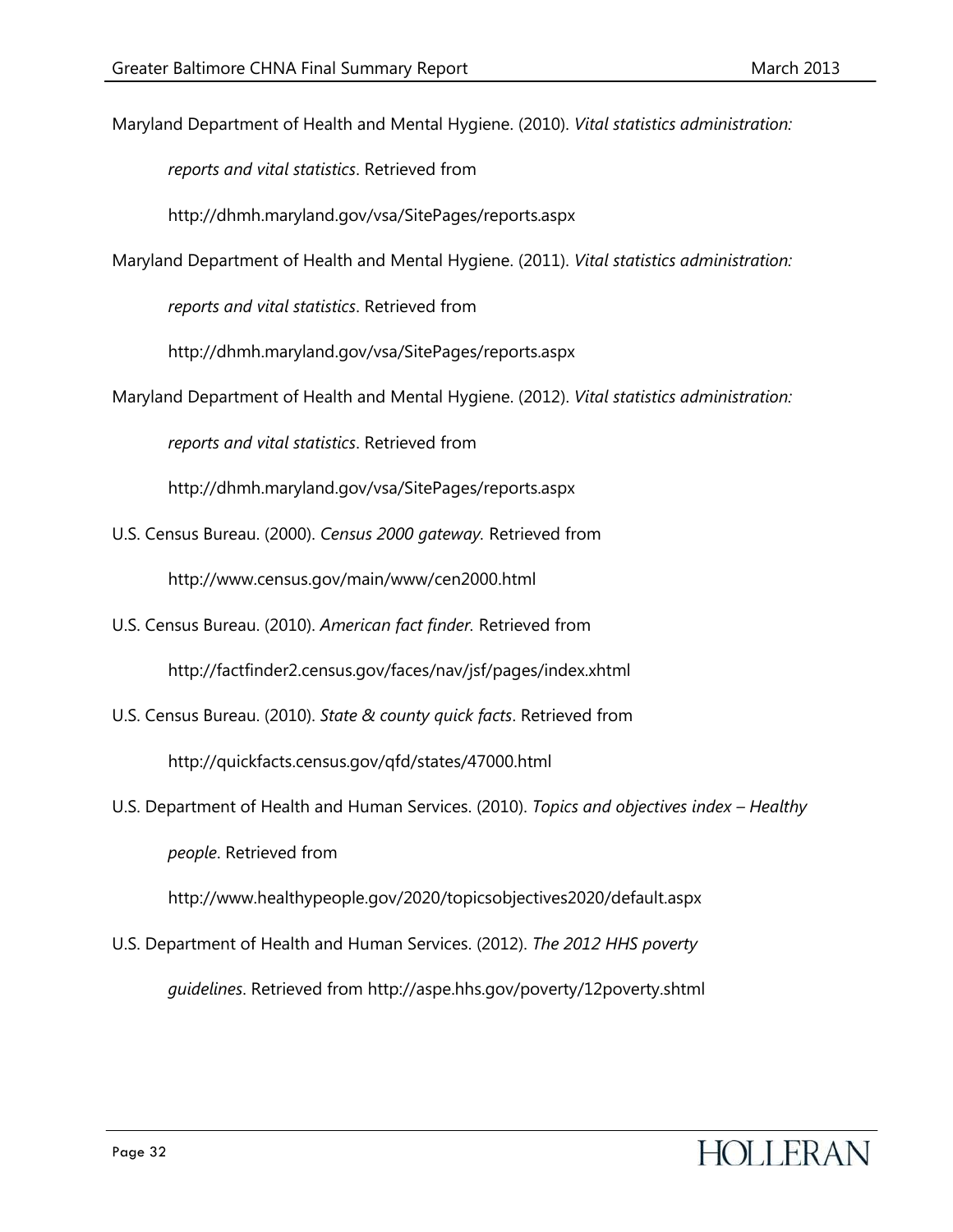## **APPENDIX B: KEY INFORMANT QUESTIONAIRRE**

**INTRODUCTION:** Good morning/afternoon, this is with Holleran Consulting. I'm calling on behalf of Greater Baltimore Medical Center, Sheppard Pratt Health System, and University of Maryland St. Joseph Medical Center .You should have received a letter and/or email requesting your participation in a brief survey that is part of a community needs assessment.

Your perspective about the community is valuable in identifying ways to improve community health. The survey will take about 15 minutes to complete over the phone. If you have time, I could administer the survey now. Otherwise, I would be glad to schedule a time to talk later. Would you like to take the survey now, or schedule a more convenient time?

Holleran is an independent research firm. Your responses will only be used in a report of this study, which is part of a greater Community Health Needs Assessment. Please note that while your responses, including specific quotations, may be included in the report, your identity will be kept confidential.

#### **KEY HEALTH ISSUES**

1. What are the top **three health** issues you see in your community? (CHOOSE 3)

| nier. Do noi reuu ust uniess prompt neeueu. |                                      |
|---------------------------------------------|--------------------------------------|
| Access to Care/Uninsured                    | Overweight/Obesity                   |
| Cancer                                      | <b>Sexually Transmitted Diseases</b> |
| Dental Health                               | <b>Stroke</b>                        |
| <b>Diabetes</b>                             | Substance Abuse/Alcohol Abuse        |
| <b>Heart Disease</b>                        | Tobacco                              |
| Maternal/Infant Health                      | Other (specify):                     |
| Mental Health/Suicide                       |                                      |

*Caller: Do not read list unless prompt needed:* 

*Probes: Why do you think that? What makes you say that? Can you give an example?*

2. Of those issues mentioned, which **one** is the most significant? (CHOOSE 1)

| Access to Care/Uninsured | Overweight/Obesity                   |
|--------------------------|--------------------------------------|
| Cancer                   | <b>Sexually Transmitted Diseases</b> |
| Dental Health            | Stroke                               |
| Diabetes                 | Substance Abuse/Alcohol Abuse        |
| <b>Heart Disease</b>     | Tobacco                              |
| Maternal/Infant Health   | Other (specify):                     |
| Mental Health/Suicide    |                                      |

*Probes: Why do you think that? What makes you say that? Can you give an example?*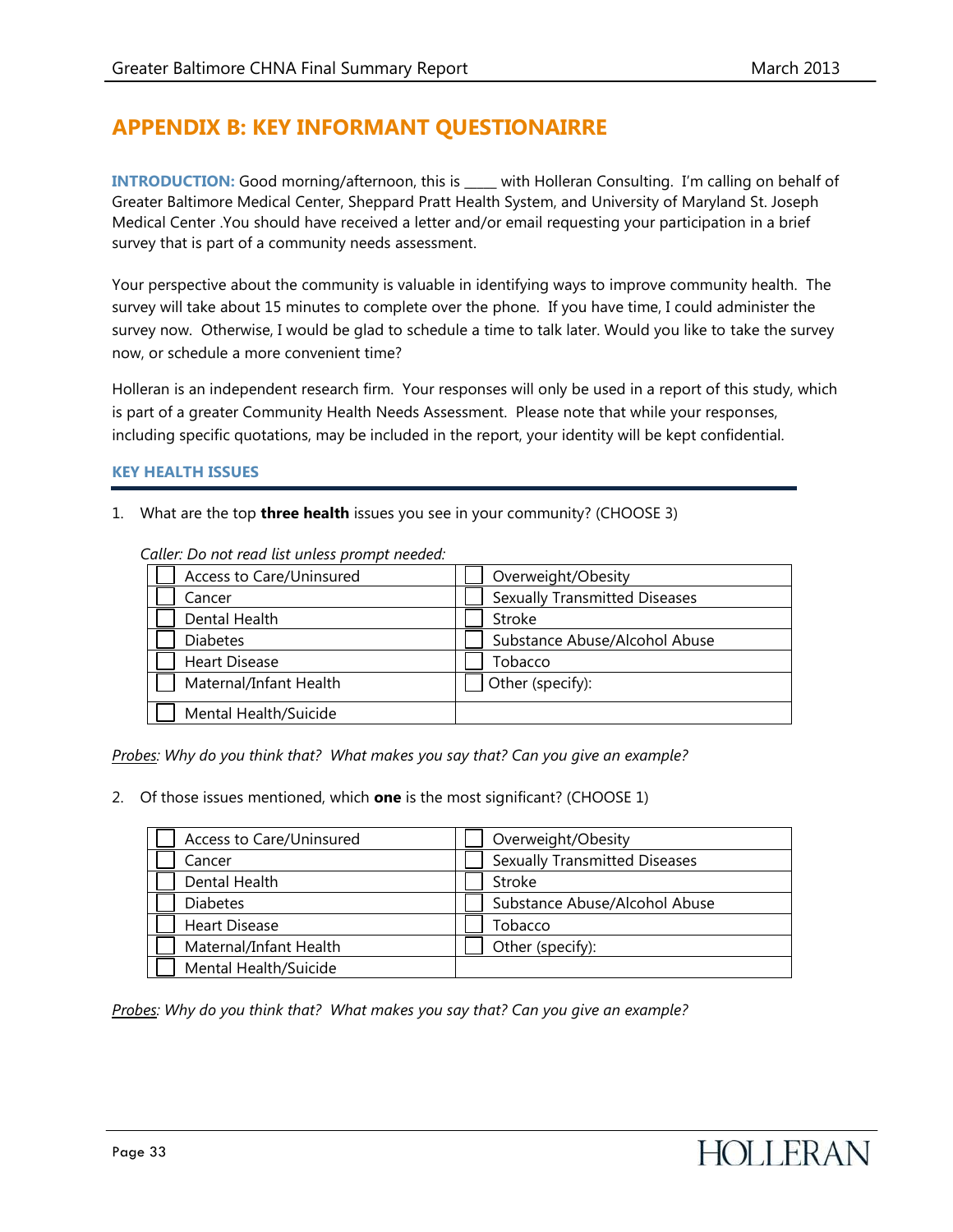#### **ACCESS TO CARE**

On a scale of 1 (strongly disagree) through 5 (strongly agree), please rate each of the following statements about **Health Care Access** in the area.

Strongly disagree $\leftrightarrow$ Strongly agree

| 3. | Residents in the area are able to access a primary care<br>provider when needed. (Family Doctor, Pediatrician, |  | 3 |  |  |
|----|----------------------------------------------------------------------------------------------------------------|--|---|--|--|
|    | <b>General Practitioner)</b>                                                                                   |  |   |  |  |
| 4. | Residents in the area are able to access a medical                                                             |  | 3 |  |  |
|    | specialist when needed. (Cardiologist, Dermatologist,                                                          |  |   |  |  |
|    | Neurologist, etc.)                                                                                             |  |   |  |  |
| 5. | Residents in the area are able to access a dentist when                                                        |  |   |  |  |
|    | needed.                                                                                                        |  |   |  |  |
|    | 6. There is a sufficient number of providers accepting                                                         |  | 3 |  |  |
|    | Medicaid and Medical Assistance in the area.                                                                   |  |   |  |  |
|    | 7. There is a sufficient number of bilingual providers in the                                                  |  | 3 |  |  |
|    | area.                                                                                                          |  |   |  |  |
| 8. | Transportation for medical appointments is available to                                                        |  | З |  |  |
|    | area residents when needed.                                                                                    |  |   |  |  |
| 9. | There is a sufficient number of mental/behavioral                                                              |  |   |  |  |
|    | health providers in the area.                                                                                  |  |   |  |  |

10. What are the most significant barriers that keep people in the community from accessing health care when they need it?

*Caller: Do not read list unless prompt needed:* 

| Availability of Providers/Appointments                                  |
|-------------------------------------------------------------------------|
| Basic Needs Not Met (Food/Shelter)                                      |
| Inability to Navigate Health Care System                                |
| Inability to Pay Out of Pocket Expenses (Co-pays, Prescriptions, etc.)  |
| Lack of Child Care                                                      |
| Lack of Health Insurance Coverage                                       |
| Lack of Transportation                                                  |
| Lack of Trust                                                           |
| Language/Cultural Barriers                                              |
| Time Limitations (Long Wait Times, Limited Office Hours, Time off Work) |
| Other (specify):                                                        |

*Probes: Why do you think that is? Can you give an example of that? What are some ways we could minimize those barriers?*

11. Are there specific populations in this community that you think are not being adequately served by local health services?

\_\_ Yes \_\_ No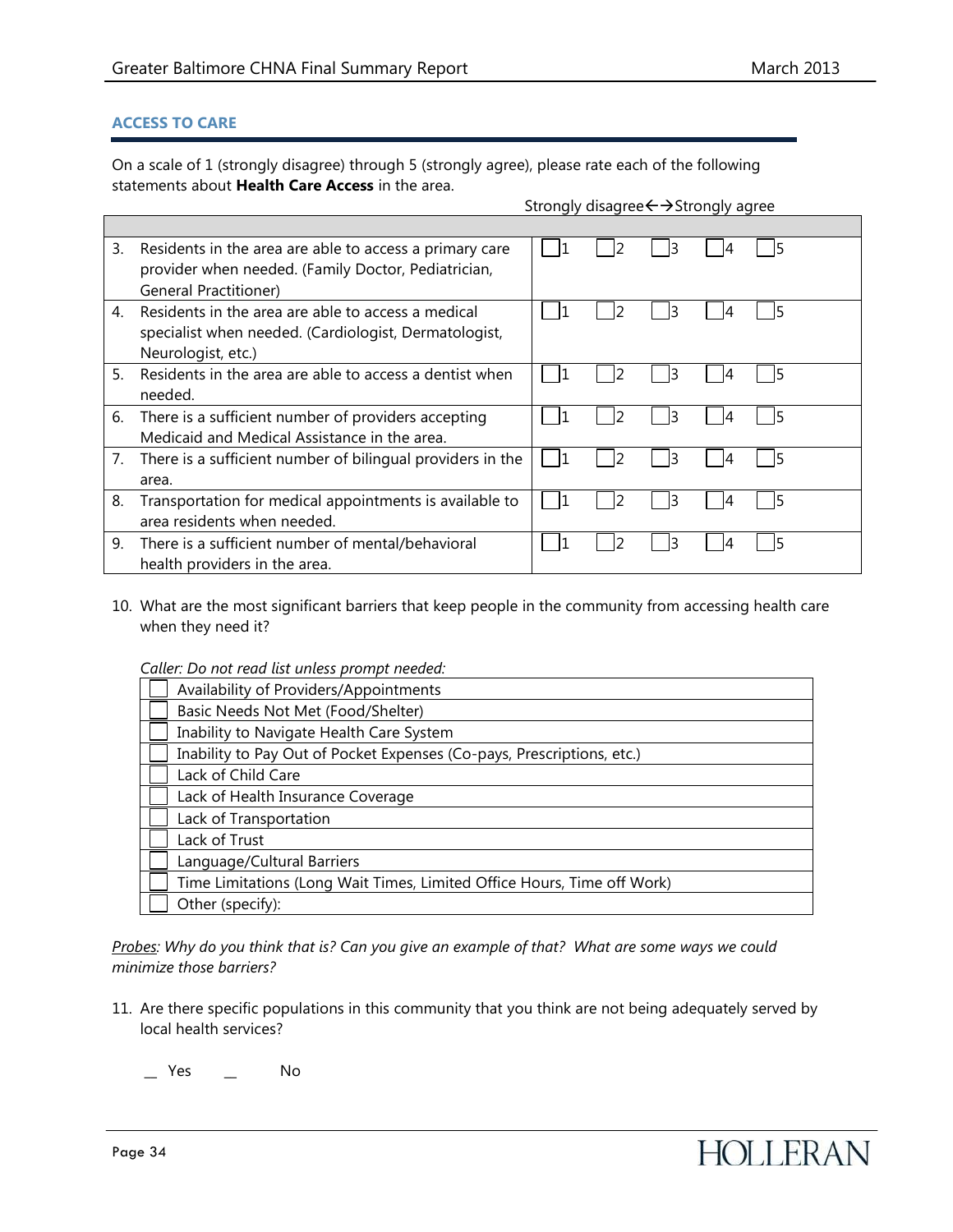12. **If yes**, which populations are underserved?

 *Do not read list unless prompt needed:* 

| Uninsured/Underinsured |
|------------------------|
| Low-income/Poor        |
| Hispanic/Latino        |
| Black/African-American |
| Immigrant/Refugee      |
| Disabled               |
| Children/Youth         |
| Young Adults           |
| Seniors/Aging/Elderly  |
| Homeless               |
| Other (specify):       |

*Probes: Why do you think that is? Can you give an example of how they are not being served?* 

13. In general, where do you think MOST uninsured and underinsured individuals living in the area go when they are in need of medical care? (CHOOSE 1)

 *Do not read list unless prompt needed:* 

| Doctor's Office               |
|-------------------------------|
| <b>Health Clinic</b>          |
| Hospital Emergency Department |
| Walk-in/Urgent Care Center    |
| Don't Know                    |
| Other (specify):              |

*Probes: Why do you think they go there? How could we make other options more accessible?*

14. Related to health and quality of life, what services or resources do you think are missing in the community?

 *Do not read list unless prompt needed:*

| Free/Low Cost Medical Care            |
|---------------------------------------|
| Free/Low Cost Dental Care             |
| <b>Primary Care Providers</b>         |
| <b>Medical Specialists</b>            |
| <b>Mental Health Services</b>         |
| <b>Substance Abuse Services</b>       |
| <b>Bilingual Services</b>             |
| Transportation                        |
| <b>Prescription Assistance</b>        |
| Health Education/Information/Outreach |
| <b>Health Screenings</b>              |
| Other (specify):                      |
|                                       |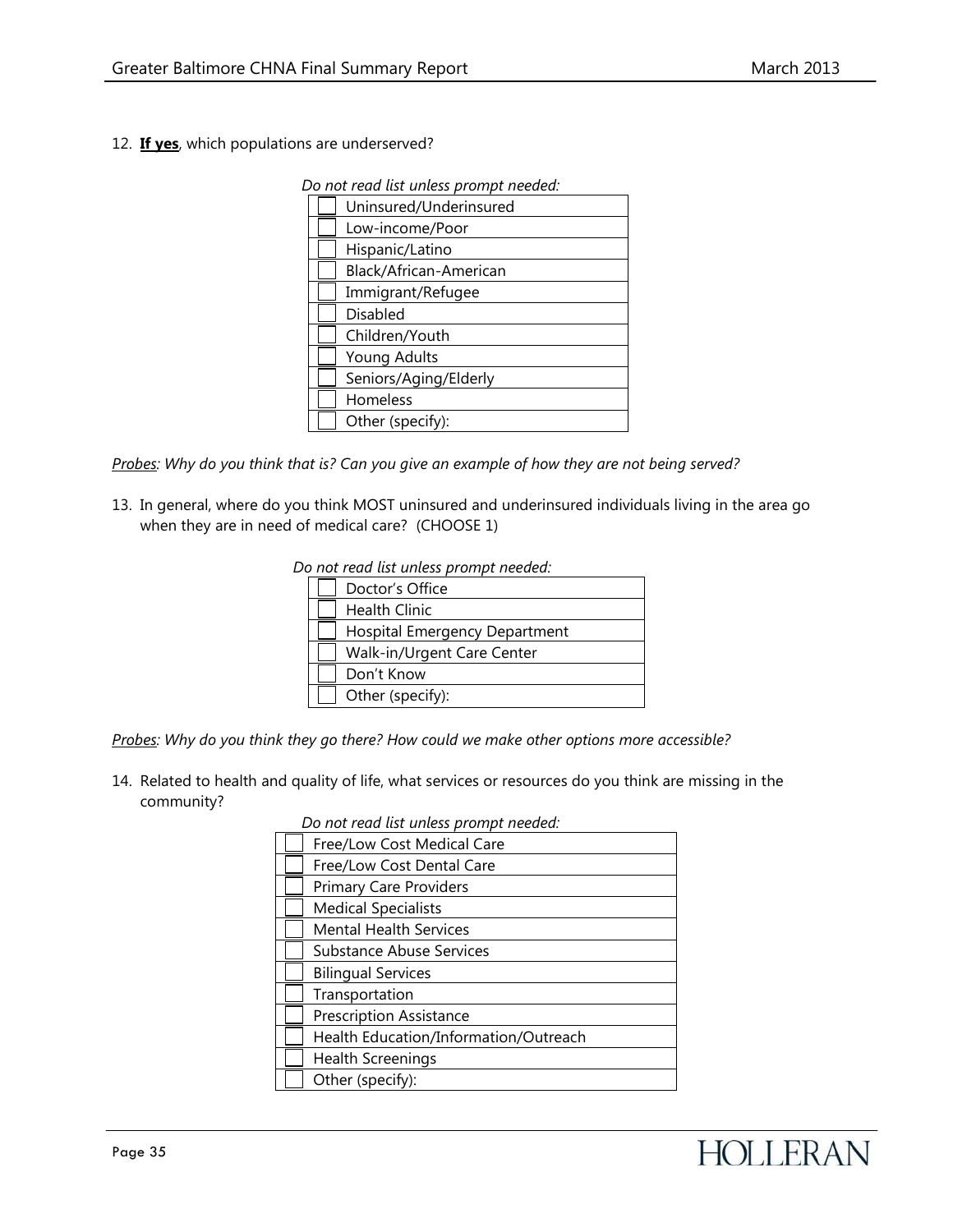15. What challenges do people in the community face in trying to maintain healthy lifestyles like exercising and eating healthy?

*Probes: What makes it difficult for people to make healthy choices? What challenges do people face in trying to manage chronic conditions like diabetes or heart disease?* 

16. In your opinion, what is being done *well* in the community in terms of health and quality of life?

*Probes: What are some Community Assets/Strengths/Successes? Can you give an example?*

*17.* What recommendations or suggestions do you have to improve health and quality of life in the community?

*Probe: Do you have any other suggestions/feedback for the hospital?* 

#### **CLOSING**

#### **18. Please answer a few quick demographic questions.**

Which one of these categories would you say BEST represents your community affiliation? (CHOOSE 1)

| Health Care/Public Health Organization    |  |  |
|-------------------------------------------|--|--|
| Mental/Behavioral Health Organization     |  |  |
| Non-Profit/Social Services/Aging Services |  |  |
| Faith-Based/Cultural Organization         |  |  |
| <b>Education/Youth Services</b>           |  |  |
| Government/Housing/Transportation Sector  |  |  |
| <b>Business Sector</b>                    |  |  |
| <b>Community Member</b>                   |  |  |
| Other (specify):                          |  |  |

What is your gender? \_\_ Male \_\_ Female

What is your race/ethnicity? (CHOOSE 1 that best represents their race)

| White/Caucasian        |  |  |
|------------------------|--|--|
| Black/African American |  |  |
| Hispanic/Latino        |  |  |
| Asian/Pacific Islander |  |  |
| Other (specify):       |  |  |

*Greater Baltimore Medical Center, Sheppard Pratt Health System, and University of Maryland St. Joseph Medical Center will be using the information gathered through these surveys to develop a community health implementation plan. Your feedback is very valuable. I appreciate your participation.* 

*Thank you! That concludes the survey.*